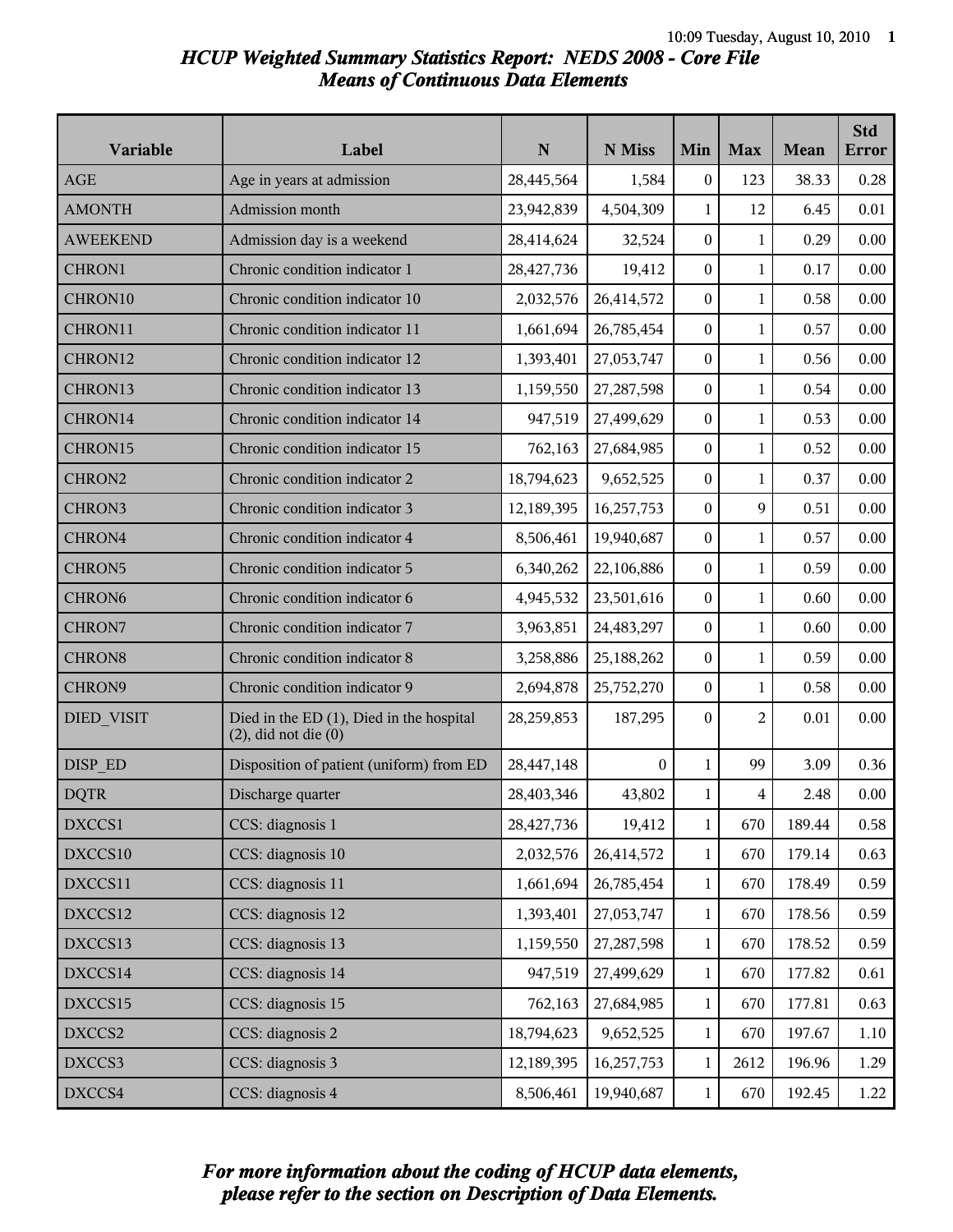## *HCUP Weighted Summary Statistics Report: NEDS 2008 - Core File Means of Continuous Data Elements*

| Variable                | Label                                                                          | N          | N Miss           | Min              | <b>Max</b>              | Mean    | <b>Std</b><br><b>Error</b> |
|-------------------------|--------------------------------------------------------------------------------|------------|------------------|------------------|-------------------------|---------|----------------------------|
| DXCCS5                  | CCS: diagnosis 5                                                               | 6,340,262  | 22,106,886       | $\mathbf{1}$     | 670                     | 188.63  | 1.09                       |
| DXCCS6                  | CCS: diagnosis 6                                                               | 4,945,532  | 23,501,616       | $\mathbf{1}$     | 670                     | 185.89  | 0.95                       |
| DXCCS7                  | CCS: diagnosis 7                                                               | 3,963,851  | 24,483,297       | $\mathbf{1}$     | 670                     | 183.66  | 0.83                       |
| DXCCS8                  | CCS: diagnosis 8                                                               | 3,258,886  | 25,188,262       | $\mathbf{1}$     | 670                     | 182.10  | 0.74                       |
| DXCCS9                  | CCS: diagnosis 9                                                               | 2,694,878  | 25,752,270       | $\mathbf{1}$     | 670                     | 180.99  | 0.66                       |
| <b>EDEVENT</b>          | Type of ED Event                                                               | 28,447,148 | $\Omega$         | $\mathbf{1}$     | 99                      | 1.87    | 0.37                       |
| E CCS1                  | CCS: E Code 1                                                                  | 7,386,776  | 21,060,372       | 662              | 2621                    | 2582.68 | 0.67                       |
| E CCS2                  | CCS: E Code 2                                                                  | 3,757,559  | 24,689,589       | 662              | 2621                    | 2607.79 | 0.74                       |
| E CCS3                  | CCS: E Code 3                                                                  | 542,349    | 27,904,799       | 662              | 2621                    | 2589.31 | 3.20                       |
| E CCS4                  | CCS: E Code 4                                                                  | 235,801    | 28,211,347       | 662              | 2621                    | 2602.10 | 3.50                       |
| <b>FEMALE</b>           | Indicator of sex                                                               | 28,441,906 | 5,242            | $\boldsymbol{0}$ | $\mathbf{1}$            | 0.55    | 0.00                       |
| HOSP REGION             | Region of hospital                                                             | 28,447,148 | $\overline{0}$   | $\mathbf{1}$     | $\overline{\mathbf{4}}$ | 2.55    | 0.02                       |
| <b>INTENT SELF HARM</b> | Intentional self harm indicated on the<br>record (by diagnosis and/or E codes) | 28,447,148 | $\boldsymbol{0}$ | $\boldsymbol{0}$ | $\mathbf{1}$            | 0.01    | 0.00                       |
| <b>NDX</b>              | Number of diagnoses on this record                                             | 28,447,148 | $\boldsymbol{0}$ | $\boldsymbol{0}$ | 50                      | 3.47    | 0.04                       |
| <b>NECODE</b>           | Number of E codes on this record                                               | 28,447,148 | 0                | $\boldsymbol{0}$ | 13                      | 0.42    | 0.01                       |
| PAY1                    | Primary expected payer (uniform)                                               | 28,307,652 | 139,496          | $\mathbf{1}$     | 6                       | 2.70    | 0.01                       |
| PAY2                    | Secondary expected payer (uniform)                                             | 5,795,289  | 22,651,859       | $\mathbf{1}$     | 6                       | 3.05    | 0.05                       |
| PL NCHS2006             | Patient Location: NCHS Urban-Rural<br>Code (V2006)                             | 28,212,412 | 234,736          | $\mathbf{1}$     | 6                       | 2.86    | 0.03                       |
| TOTCHG_ED               | Total charge for ED services                                                   | 23,513,481 | 4,933,667        | 100              | 75000                   | 1674.96 | 33.76                      |
| <b>YEAR</b>             | Calendar year                                                                  | 28,447,148 | $\Omega$         | 2008             | 2008                    | 2008.00 | 0.00                       |
| ZIPINC QRTL             | Median household income national<br>quartile for patient ZIP Code              | 27,703,555 | 743,593          | 1                | 4                       | 2.24    | 0.03                       |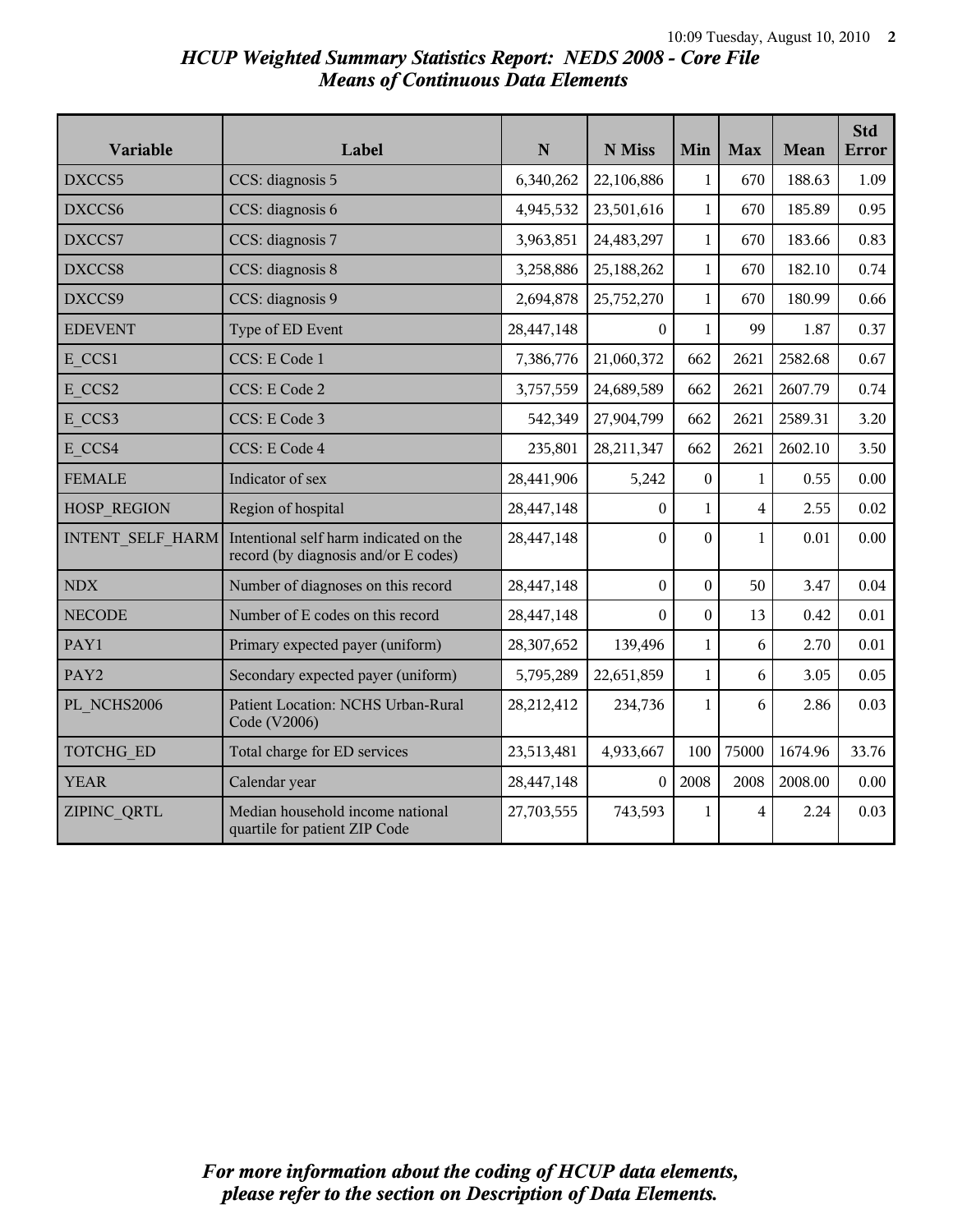| AGE                  | Frequency | Percent |
|----------------------|-----------|---------|
| $\therefore$ missing | 877       | 0.00    |
| .A: invalid          | 148       | 0.00    |
| .C: inconsistent     | 5,816     | 0.00    |
| $\boldsymbol{0}$     | 3,566,148 | 2.85    |
| $\mathbf{1}$         | 3,141,457 | 2.51    |
| $\overline{2}$       | 2,187,823 | 1.75    |
| 3                    | 1,672,132 | 1.34    |
| $\overline{4}$       | 1,390,829 | 1.11    |
| 5                    | 1,249,171 | 1.00    |
| 6                    | 1,107,596 | 0.89    |
| 7                    | 1,004,739 | 0.80    |
| 8                    | 946,018   | 0.76    |
| 9                    | 924,247   | 0.74    |
| 10                   | 919,383   | 0.74    |
| 11                   | 907,701   | 0.73    |
| 12                   | 928,497   | 0.74    |
| 13                   | 1,001,872 | 0.80    |
| 14                   | 1,120,786 | 0.90    |
| 15                   | 1,264,816 | 1.01    |
| 16                   | 1,436,648 | 1.15    |
| 17                   | 1,652,878 | 1.32    |
| 18                   | 2,066,893 | 1.65    |
| 19                   | 2,155,214 | 1.72    |
| 20                   | 2,198,790 | 1.76    |
| 21                   | 2,192,685 | 1.75    |
| 22                   | 2,200,934 | 1.76    |
| 23                   | 2,176,208 | 1.74    |
| 24                   | 2,120,264 | 1.70    |
| 25                   | 2,129,520 | 1.70    |
| 26                   | 2,104,559 | 1.68    |
| 27                   | 2,078,515 | 1.66    |
| 28                   | 2,025,266 | 1.62    |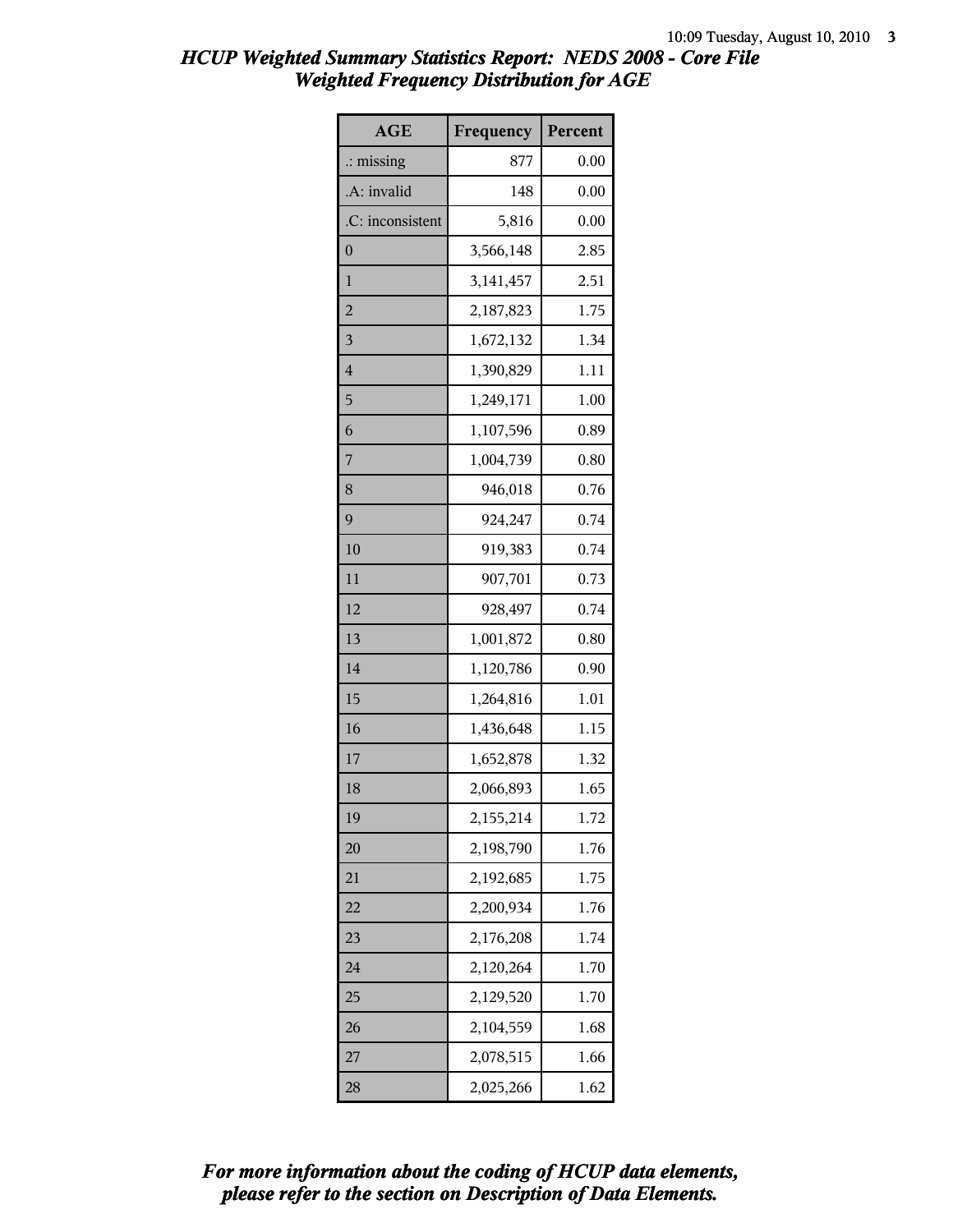| <b>AGE</b> | Frequency | Percent |
|------------|-----------|---------|
| 29         | 1,929,812 | 1.54    |
| 30         | 1,838,187 | 1.47    |
| 31         | 1,757,024 | 1.41    |
| 32         | 1,649,141 | 1.32    |
| 33         | 1,629,561 | 1.30    |
| 34         | 1,581,501 | 1.27    |
| 35         | 1,603,222 | 1.28    |
| 36         | 1,639,508 | 1.31    |
| 37         | 1,716,948 | 1.37    |
| 38         | 1,675,525 | 1.34    |
| 39         | 1,619,185 | 1.30    |
| 40         | 1,588,794 | 1.27    |
| 41         | 1,595,368 | 1.28    |
| 42         | 1,640,272 | 1.31    |
| 43         | 1,694,025 | 1.36    |
| 44         | 1,727,911 | 1.38    |
| 45         | 1,720,882 | 1.38    |
| 46         | 1,716,513 | 1.37    |
| 47         | 1,712,873 | 1.37    |
| 48         | 1,676,056 | 1.34    |
| 49         | 1,632,252 | 1.31    |
| 50         | 1,599,631 | 1.28    |
| 51         | 1,558,738 | 1.25    |
| 52         | 1,498,259 | 1.20    |
| 53         | 1,428,354 | 1.14    |
| 54         | 1,370,375 | 1.10    |
| 55         | 1,294,009 | 1.04    |
| 56         | 1,238,708 | 0.99    |
| 57         | 1,172,696 | 0.94    |
| 58         | 1,135,575 | 0.91    |
| 59         | 1,111,353 | 0.89    |
| 60         | 1,120,270 | 0.90    |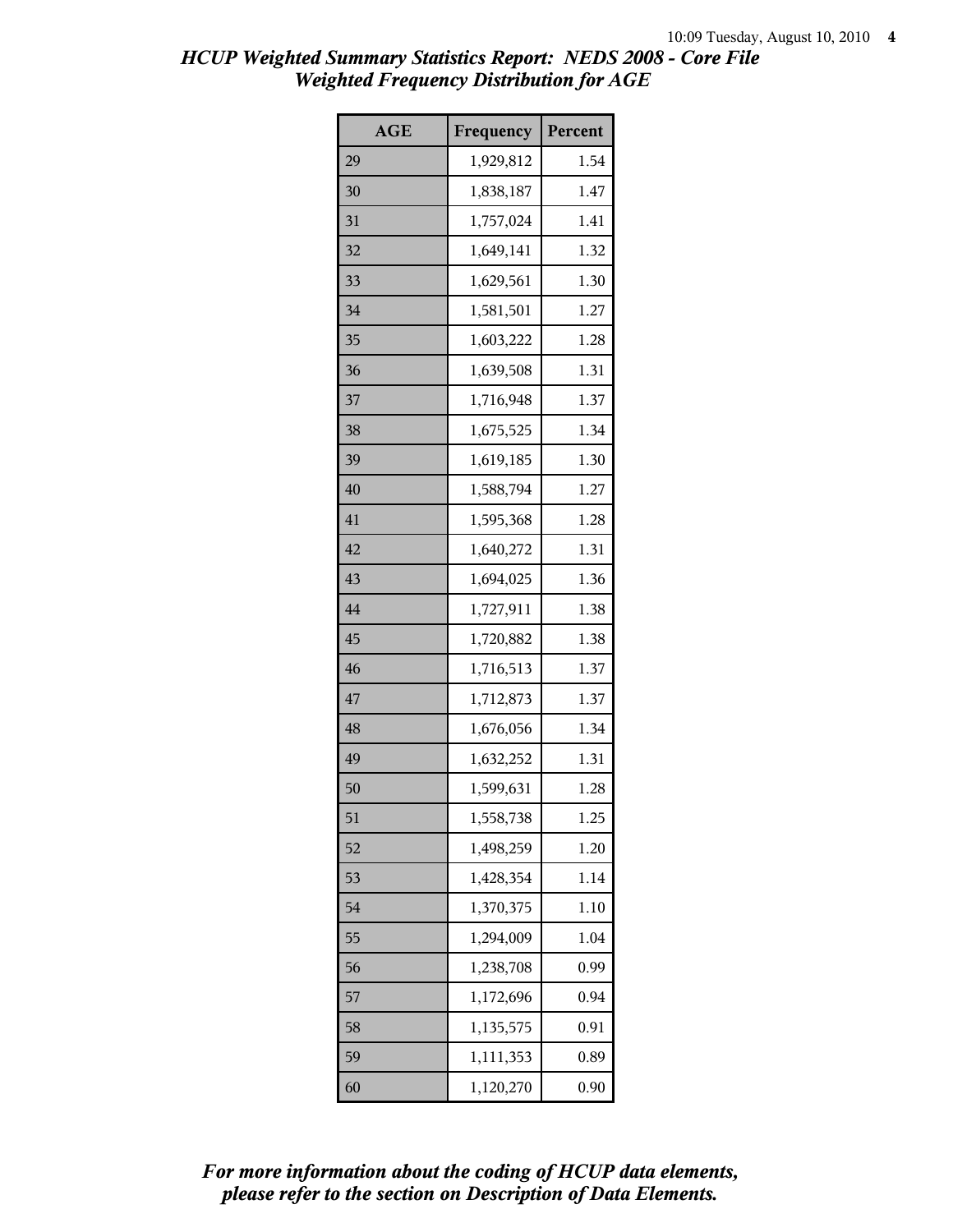| <b>AGE</b> | Frequency | Percent |
|------------|-----------|---------|
| 61         | 1,136,569 | 0.91    |
| 62         | 916,328   | 0.73    |
| 63         | 892,871   | 0.71    |
| 64         | 909,735   | 0.73    |
| 65         | 981,488   | 0.79    |
| 66         | 896,643   | 0.72    |
| 67         | 849,006   | 0.68    |
| 68         | 834,257   | 0.67    |
| 69         | 819,497   | 0.66    |
| 70         | 812,187   | 0.65    |
| 71         | 792,492   | 0.63    |
| 72         | 798,149   | 0.64    |
| 73         | 803,615   | 0.64    |
| 74         | 777,991   | 0.62    |
| 75         | 793,028   | 0.63    |
| 76         | 805,143   | 0.64    |
| 77         | 816,369   | 0.65    |
| 78         | 827,414   | 0.66    |
| 79         | 830,712   | 0.66    |
| 80         | 833,367   | 0.67    |
| 81         | 822,976   | 0.66    |
| 82         | 809,500   | 0.65    |
| 83         | 798,615   | 0.64    |
| 84         | 767,793   | 0.61    |
| 85         | 716,489   | 0.57    |
| 86         | 683,091   | 0.55    |
| 87         | 626,079   | 0.50    |
| 88         | 545,749   | 0.44    |
| 89         | 458,105   | 0.37    |
| 90         | 401,120   | 0.32    |
| 91         | 330,885   | 0.26    |
| 92         | 272,377   | 0.22    |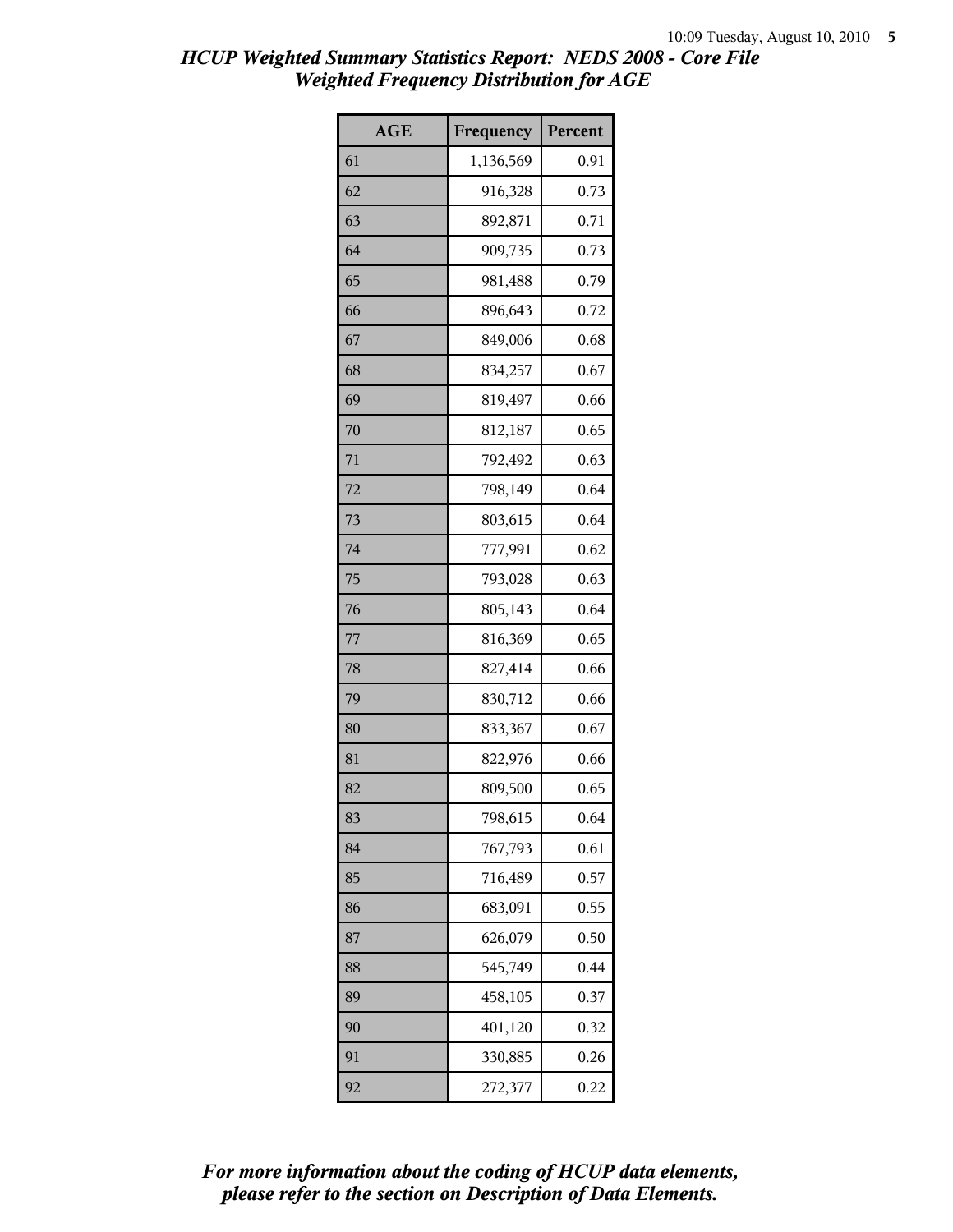| AGE          | Frequency | Percent |
|--------------|-----------|---------|
| 93           | 225,507   | 0.18    |
| 94           | 177,962   | 0.14    |
| 95           | 133,091   | 0.11    |
| 96           | 98,434    | 0.08    |
| 97           | 68,940    | 0.06    |
| 98           | 46,795    | 0.04    |
| 99           | 31,682    | 0.03    |
| 100          | 19,474    | 0.02    |
| 101          | 12,414    | 0.01    |
| 102          | 7,184     | 0.01    |
| 103          | 4,137     | 0.00    |
| 104          | 2,282     | 0.00    |
| 105          | 1,357     | 0.00    |
| 106          | 854       | 0.00    |
| 107          | 2,070     | 0.00    |
| 108          | 941       | 0.00    |
| 109          | 1,071     | 0.00    |
| 110 or older | 480       | 0.00    |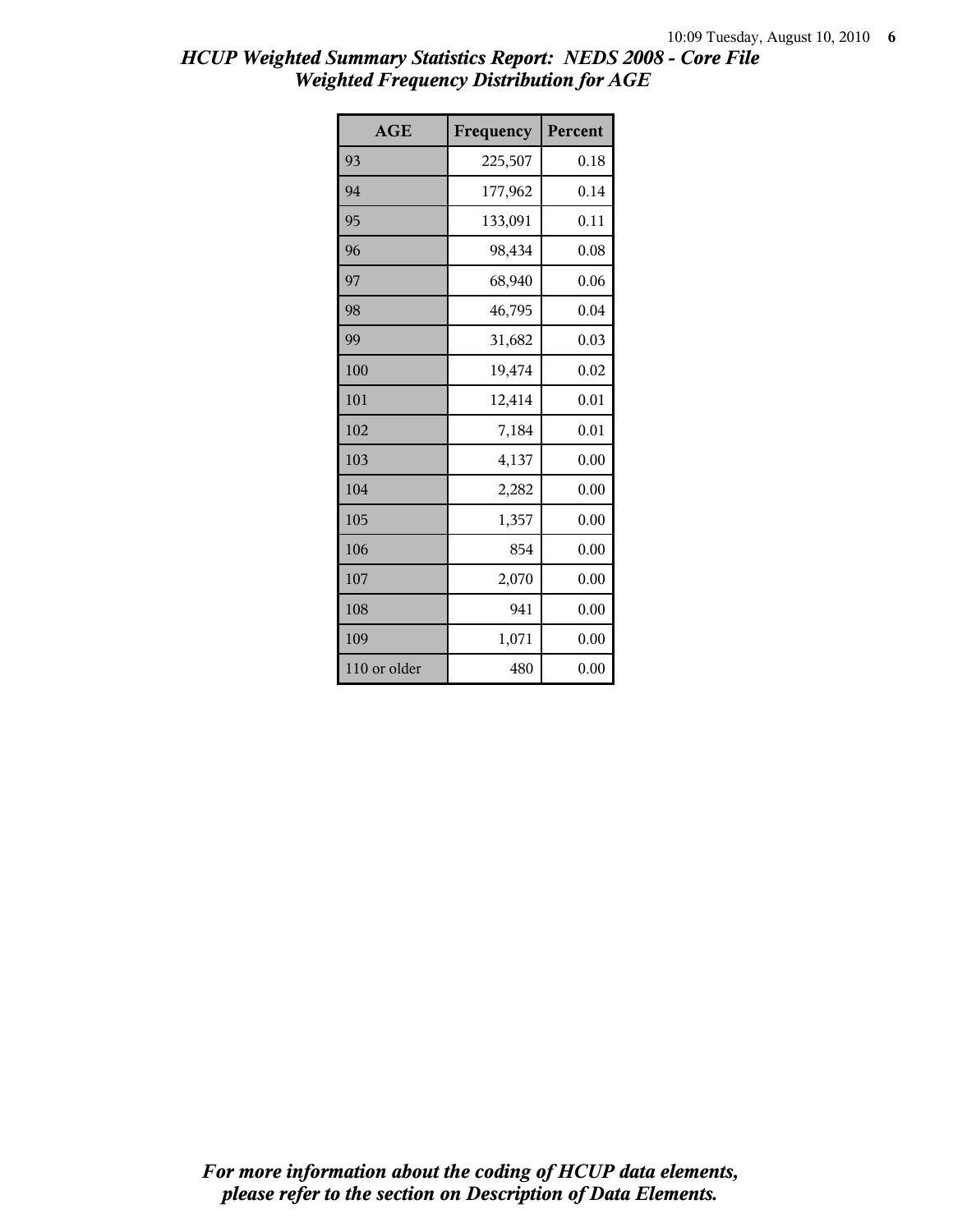| <b>AMONTH</b>        | Frequency  | Percent |
|----------------------|------------|---------|
| $\therefore$ Missing | 17,947,398 | 14.36   |
| 1: January           | 8,976,173  | 7.18    |
| 2: February          | 9,145,141  | 7.32    |
| 3: March             | 9,146,432  | 7.32    |
| 4: April             | 8,633,933  | 6.91    |
| $5:$ May             | 9,052,743  | 7.25    |
| 6: June              | 8,870,276  | 7.10    |
| 7: July              | 9,184,111  | 7.35    |
| 8: August            | 9,154,128  | 7.33    |
| 9: September         | 8,977,459  | 7.19    |
| 10: October          | 8,697,135  | 6.96    |
| 11: November         | 8,446,122  | 6.76    |
| 12: December         | 8,714,213  | 6.97    |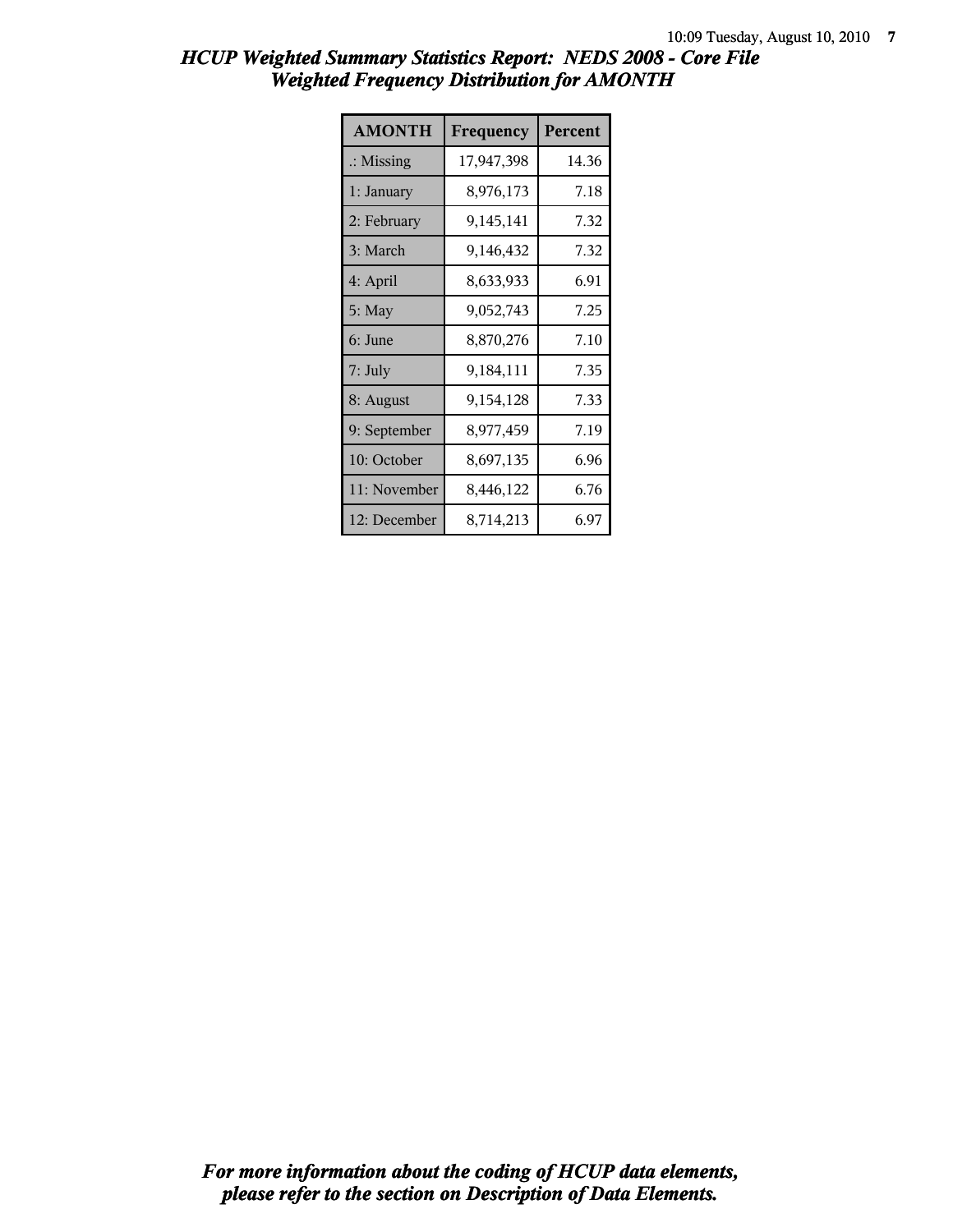| <b>AWEEKEND</b>      | Frequency  | Percent |  |
|----------------------|------------|---------|--|
| $\therefore$ Missing | 153,436    | 0.12    |  |
| 0: Monday-Friday     | 88,655,681 | 70.96   |  |
| 1: Saturday-Sunday   | 36,136,147 | 28.92   |  |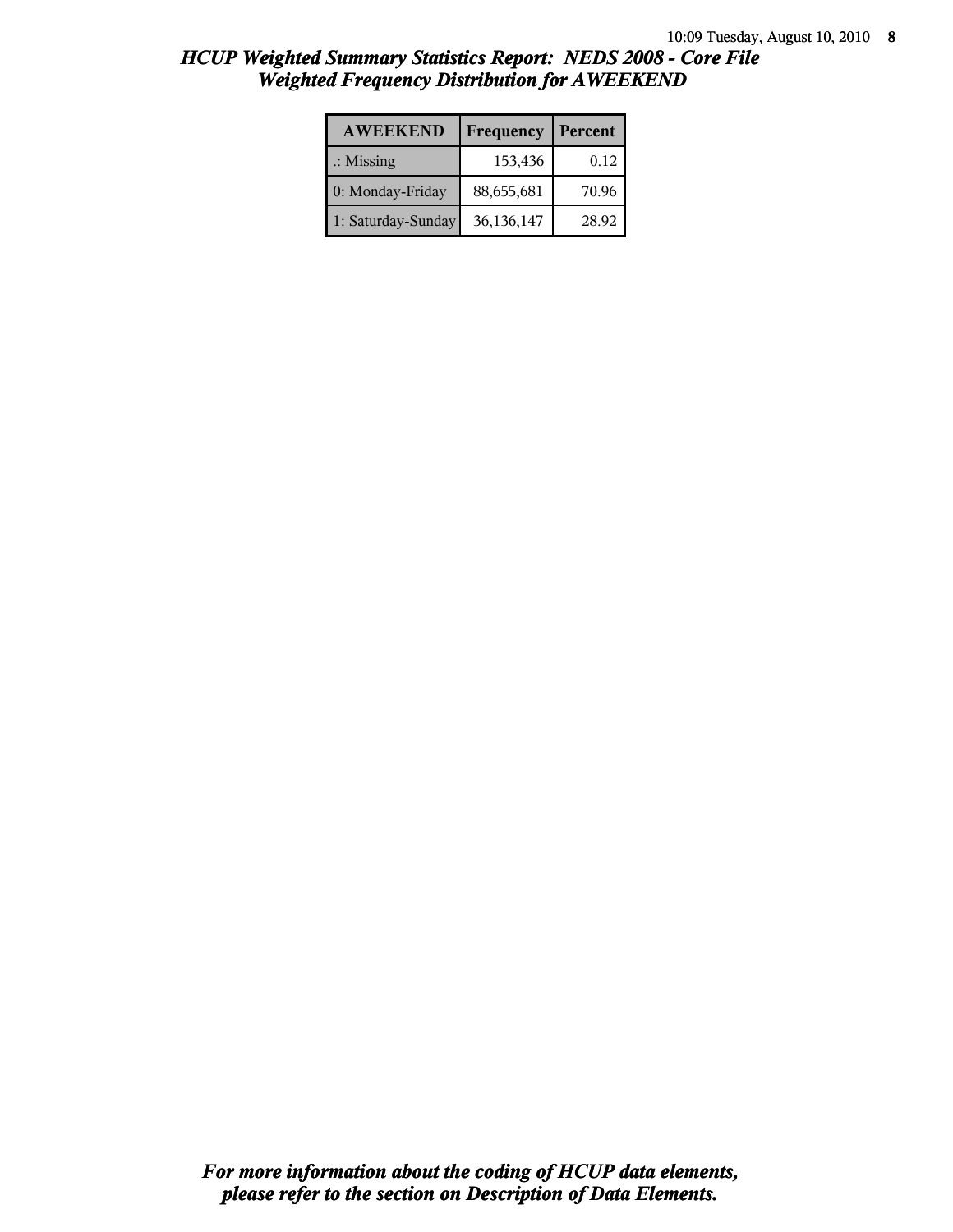| <b>CHRON1</b>            | Frequency   | Percent  |
|--------------------------|-------------|----------|
| $\therefore$ Missing     | 21,936      | $0.02\,$ |
| .A: Invalid code         | 65,600      | 0.05     |
| .C: Inconsistent code    | 1,439       | $0.00\,$ |
| 0: Non-chronic condition | 104,194,474 | 83.39    |
| 1: Chronic condition     | 20,661,816  | 16.54    |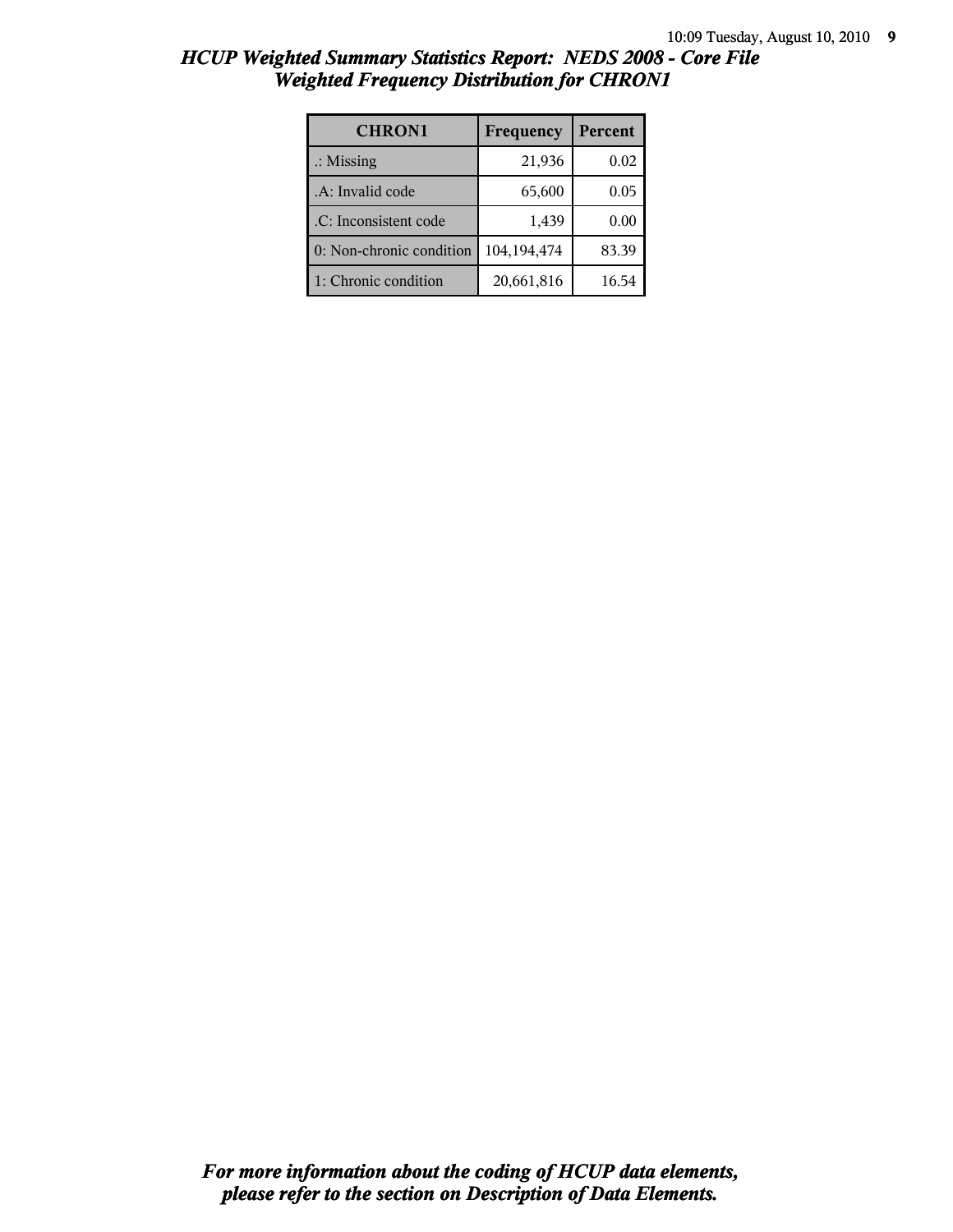| <b>DIED VISIT</b>       | Frequency   | Percent |
|-------------------------|-------------|---------|
| $\therefore$ Missing    | 874,397     | 0.70    |
| 0: Did not die          | 123,313,814 | 98.69   |
| 1: Died in the ED       | 195,127     | 0.16    |
| 2: Died in the hospital | 561,925     | 0.45    |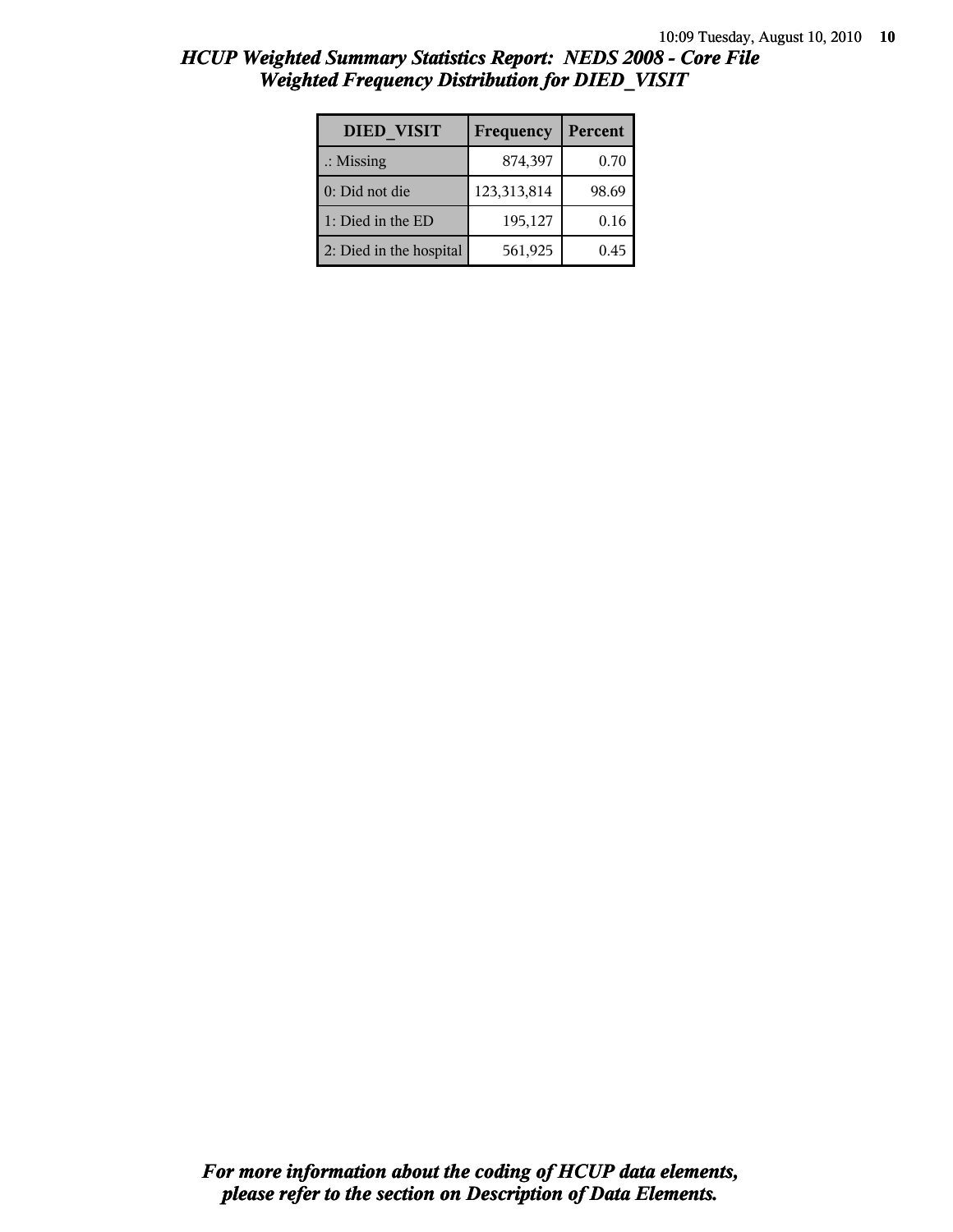| <b>DISCWT</b>   Frequency | Percent |
|---------------------------|---------|
| Non-blank   124,945,264   | 100.00  |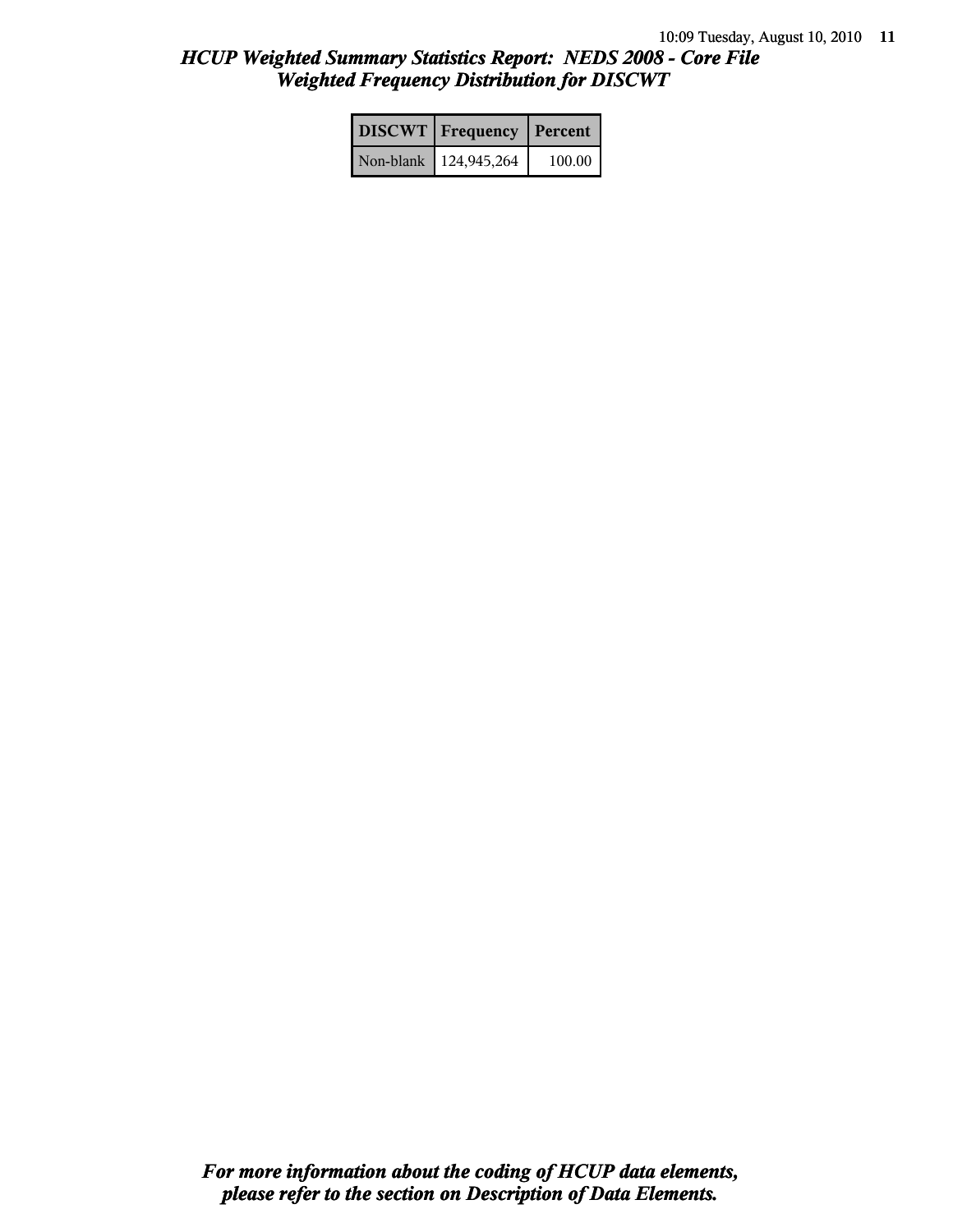| DISP ED                                                | Frequency  | Percent |
|--------------------------------------------------------|------------|---------|
| 1: Routine                                             | 99,610,335 | 79.72   |
| 2: Transfer: short-term hospital                       | 1,639,779  | 1.31    |
| 5: Transfer: other type of facility                    | 1,399,043  | 1.12    |
| 6: Home health care                                    | 224,300    | 0.18    |
| 7: Against medical advice                              | 1,599,805  | 1.28    |
| 9: Admitted as an inpatient to this hospital           | 19,406,101 | 15.53   |
| 20: Died in ED                                         | 195,127    | 0.16    |
| 98: Not admitted to this hospital, destination unknown | 869,797    | 0.70    |
| 99: Discharged alive, destination unknown              | 975        | 0.00    |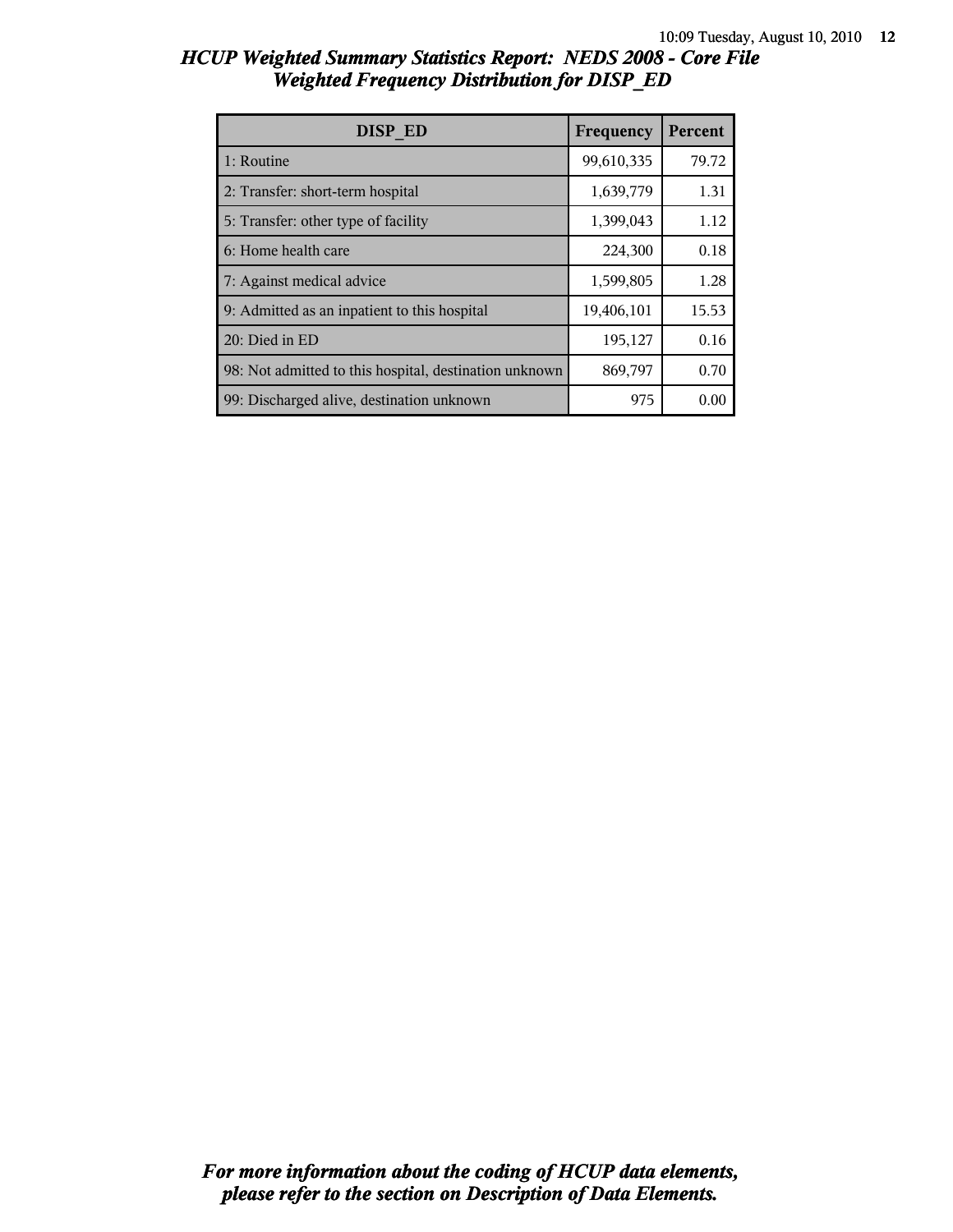| <b>DQTR</b>          | Frequency  | Percent    |
|----------------------|------------|------------|
| $\therefore$ Missing | 212,927    | $\rm 0.17$ |
| 1: First quarter     | 31,865,608 | 25.50      |
| 2: Second quarter    | 30,932,379 | 24.76      |
| 3: Third quarter     | 31,661,927 | 25.34      |
| 4: Fourth quarter    | 30,272,424 | 24.23      |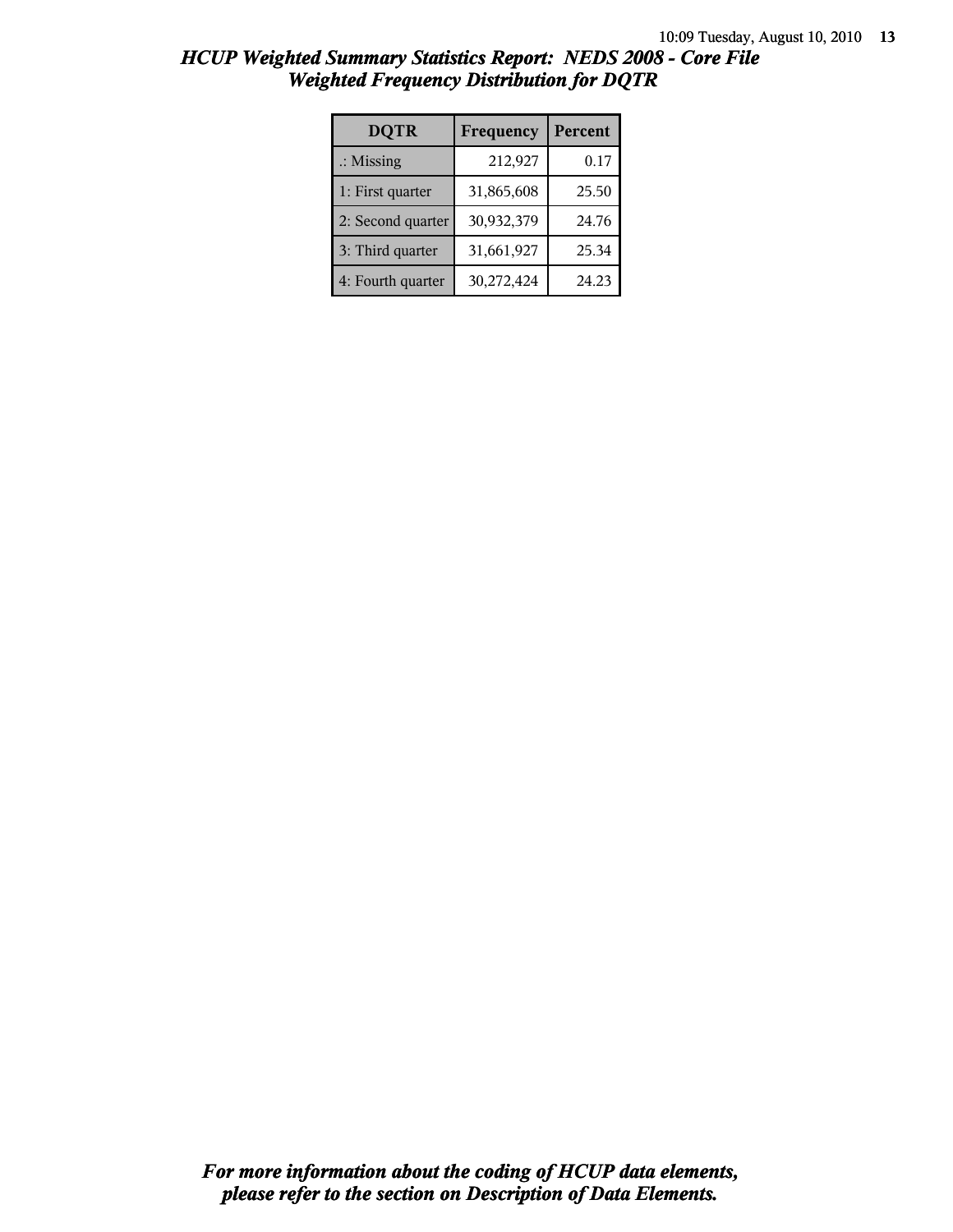|  | <b>HCUP Weighted Summary Statistics Report: NEDS 2008 - Core File</b> |  |
|--|-----------------------------------------------------------------------|--|
|  | <b>Weighted Frequency Distribution for DX1</b>                        |  |
|  |                                                                       |  |

| DX1                    | Frequency   | Percent |
|------------------------|-------------|---------|
| <b>Blank</b>           | 21,936      | 0.02    |
| Valid DX               | 124,856,290 | 99.93   |
| Inconsistent DX (incn) | 1,439       | 0.00    |
| Invalid DX (invl)      | 65,600      | 0.05    |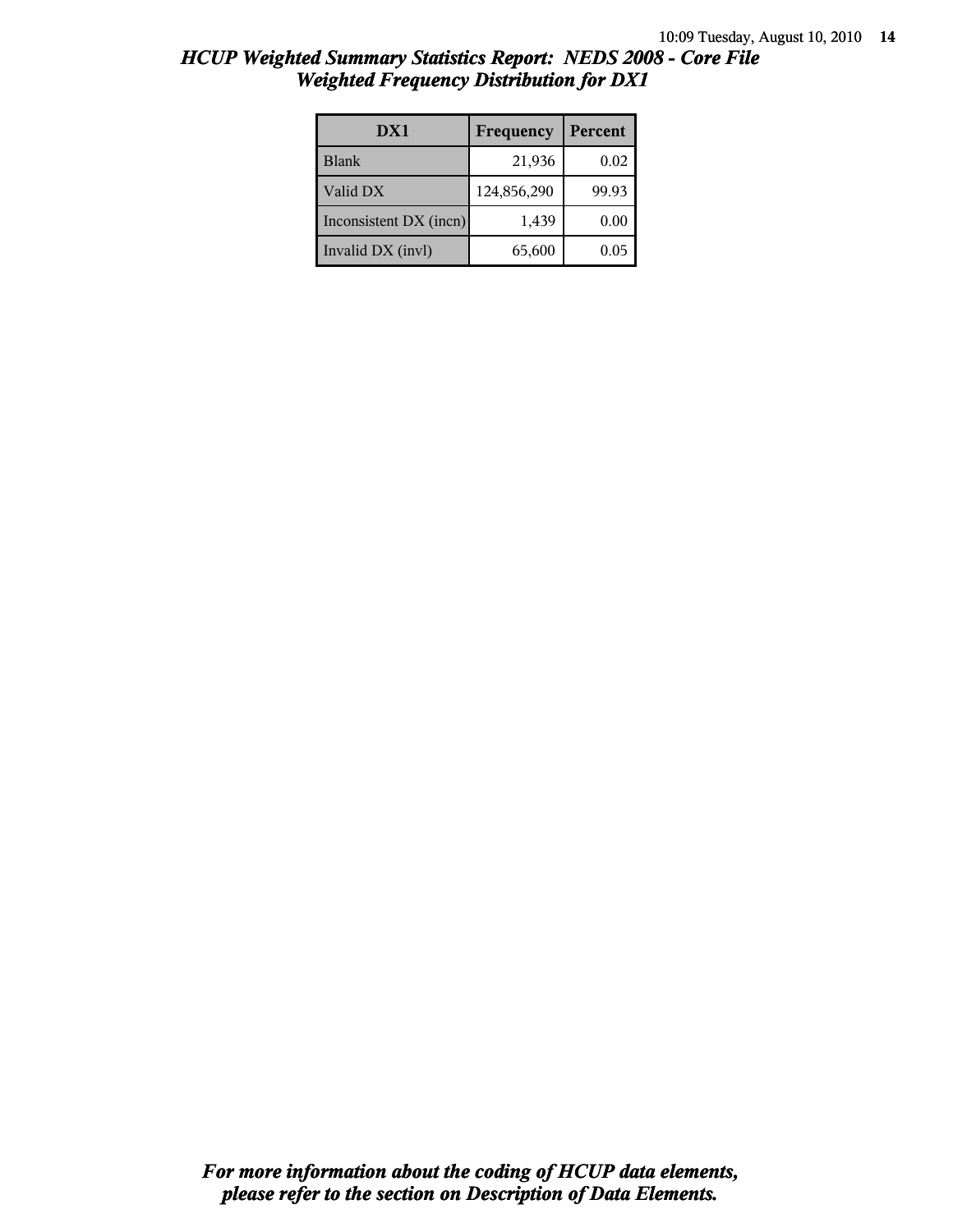| DXCCS1                                                    | Frequency | Percent |
|-----------------------------------------------------------|-----------|---------|
| $\therefore$ Missing                                      | 21,936    | 0.02    |
| A: Invalid diagnosis                                      | 65,600    | 0.05    |
| C: Inconsistent                                           | 1,439     | 0.00    |
| 1: Tuberculosis                                           | 6,756     | 0.01    |
| 2: Septicemia (except in labor)                           | 676,702   | 0.54    |
| 3: Bacterial infection; unspecified site                  | 45,113    | 0.04    |
| 4: Mycoses                                                | 302,113   | 0.24    |
| 5: HIV infection                                          | 65,058    | 0.05    |
| 6: Hepatitis                                              | 44,068    | 0.04    |
| 7: Viral infection                                        | 1,521,161 | 1.22    |
| 8: Other infections; including parasitic                  | 171,783   | 0.14    |
| 9: Sexually transmitted infections (not HIV or hepatitis) | 44,477    | 0.04    |
| 10: Immunizations and screening for infectious disease    | 150,824   | 0.12    |
| 11: Cancer of head and neck                               | 10,028    | 0.01    |
| 12: Cancer of esophagus                                   | 6,584     | 0.01    |
| 13: Cancer of stomach                                     | 10,052    | 0.01    |
| 14: Cancer of colon                                       | 35,317    | 0.03    |
| 15: Cancer of rectum and anus                             | 11,280    | 0.01    |
| 16: Cancer of liver and intrahepatic bile duct            | 11,203    | 0.01    |
| 17: Cancer of pancreas                                    | 19,048    | 0.02    |
| 18: Cancer of other GI organs; peritoneum                 | 7,995     | 0.01    |
| 19: Cancer of bronchus; lung                              | 81,537    | 0.07    |
| 20: Cancer; other respiratory and intrathoracic           | 887       | 0.00    |
| 21: Cancer of bone and connective tissue                  | 4,547     | 0.00    |
| 22: Melanomas of skin                                     | 1,107     | 0.00    |
| 23: Other non-epithelial cancer of skin                   | 2,726     | 0.00    |
| 24: Cancer of breast                                      | 10,867    | 0.01    |
| 25: Cancer of uterus                                      | 3,977     | 0.00    |
| 26: Cancer of cervix                                      | 3,571     | 0.00    |
| 27: Cancer of ovary                                       | 7,513     | 0.01    |
| 28: Cancer of other female genital organs                 | 1,051     | 0.00    |
| 29: Cancer of prostate                                    | 8,963     | 0.01    |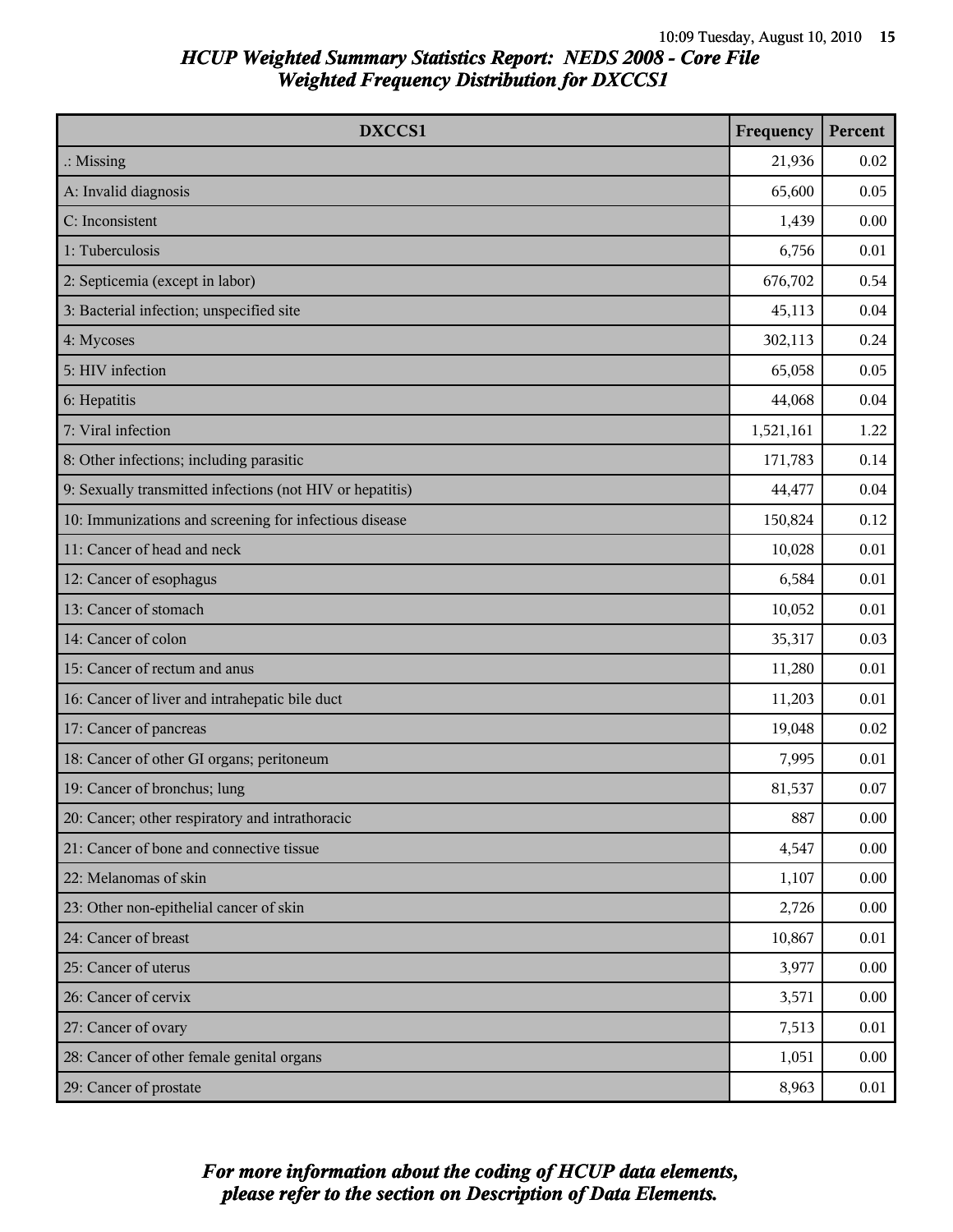| DXCCS1                                                    | Frequency | Percent |
|-----------------------------------------------------------|-----------|---------|
| 30: Cancer of testis                                      | 946       | 0.00    |
| 31: Cancer of other male genital organs                   | 269       | 0.00    |
| 32: Cancer of bladder                                     | 10,564    | 0.01    |
| 33: Cancer of kidney and renal pelvis                     | 6,519     | 0.01    |
| 34: Cancer of other urinary organs                        | 551       | 0.00    |
| 35: Cancer of brain and nervous system                    | 17,255    | 0.01    |
| 36: Cancer of thyroid                                     | 1,119     | 0.00    |
| 37: Hodgkin's disease                                     | 2,273     | 0.00    |
| 38: Non-Hodgkin's lymphoma                                | 21,884    | 0.02    |
| 39: Leukemias                                             | 23,937    | 0.02    |
| 40: Multiple myeloma                                      | 9,971     | 0.01    |
| 41: Cancer; other and unspecified primary                 | 3,229     | 0.00    |
| 42: Secondary malignancies                                | 129,333   | 0.10    |
| 43: Malignant neoplasm without specification of site      | 6,063     | 0.00    |
| 44: Neoplasms of unspecified nature or uncertain behavior | 34,086    | 0.03    |
| 45: Maintenance chemotherapy; radiotherapy                | 4,289     | 0.00    |
| 46: Benign neoplasm of uterus                             | 35,571    | 0.03    |
| 47: Other and unspecified benign neoplasm                 | 53,605    | 0.04    |
| 48: Thyroid disorders                                     | 38,390    | 0.03    |
| 49: Diabetes mellitus without complication                | 279,304   | 0.22    |
| 50: Diabetes mellitus with complications                  | 752,026   | 0.60    |
| 51: Other endocrine disorders                             | 92,387    | 0.07    |
| 52: Nutritional deficiencies                              | 9,275     | 0.01    |
| 53: Disorders of lipid metabolism                         | 3,863     | 0.00    |
| 54: Gout and other crystal arthropathies                  | 175,090   | 0.14    |
| 55: Fluid and electrolyte disorders                       | 922,236   | 0.74    |
| 56: Cystic fibrosis                                       | 3,351     | 0.00    |
| 57: Immunity disorders                                    | 1,291     | 0.00    |
| 58: Other nutritional; endocrine; and metabolic disorders | 77,982    | 0.06    |
| 59: Deficiency and other anemia                           | 252,245   | 0.20    |
| 60: Acute posthemorrhagic anemia                          | 17,275    | 0.01    |
| 61: Sickle cell anemia                                    | 186,129   | 0.15    |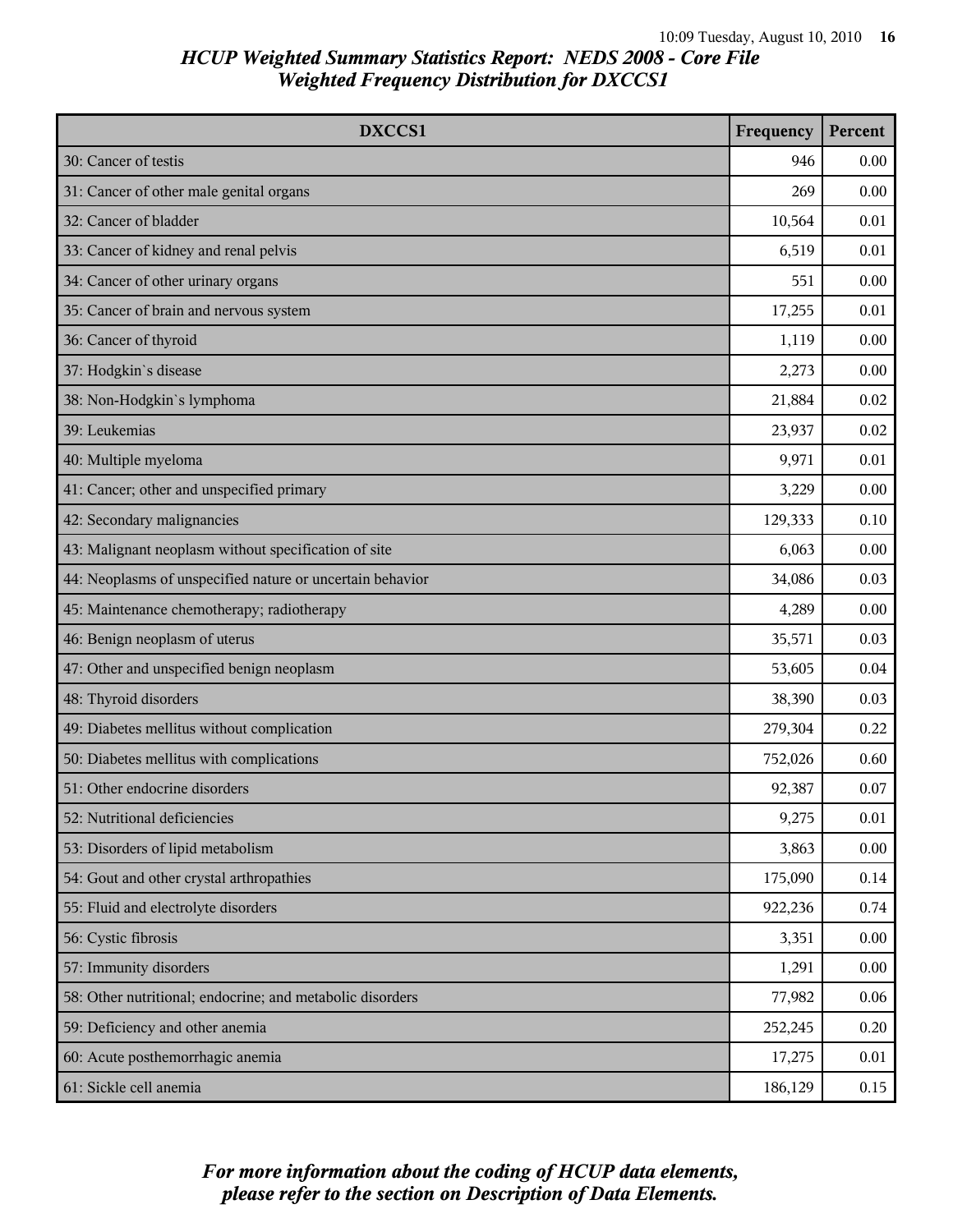| DXCCS1                                                                                                                    | Frequency | Percent |
|---------------------------------------------------------------------------------------------------------------------------|-----------|---------|
| 62: Coagulation and hemorrhagic disorders                                                                                 | 69,275    | 0.06    |
| 63: Diseases of white blood cells                                                                                         | 59,616    | 0.05    |
| 64: Other hematologic conditions                                                                                          | 5,313     | 0.00    |
| 76: Meningitis (except that caused by tuberculosis or sexually transmitted disease)                                       | 48,759    | 0.04    |
| 77: Encephalitis (except that caused by tuberculosis or sexually transmitted disease)                                     | 7,721     | 0.01    |
| 78: Other CNS infection and poliomyelitis                                                                                 | 5,990     | 0.00    |
| 79: Parkinson's disease                                                                                                   | 15,200    | 0.01    |
| 80: Multiple sclerosis                                                                                                    | 29,125    | 0.02    |
| 81: Other hereditary and degenerative nervous system conditions                                                           | 66,624    | 0.05    |
| 82: Paralysis                                                                                                             | 11,852    | 0.01    |
| 83: Epilepsy; convulsions                                                                                                 | 1,067,170 | 0.85    |
| 84: Headache; including migraine                                                                                          | 2,939,049 | 2.35    |
| 85: Coma; stupor; and brain damage                                                                                        | 99,295    | 0.08    |
| 86: Cataract                                                                                                              | 4,541     | 0.00    |
| 87: Retinal detachments; defects; vascular occlusion; and retinopathy                                                     | 10,845    | 0.01    |
| 88: Glaucoma                                                                                                              | 6,964     | 0.01    |
| 89: Blindness and vision defects                                                                                          | 87,823    | 0.07    |
| 90: Inflammation; infection of eye (except that caused by tuberculosis or sexually transmitteddisease)                    | 815,611   | 0.65    |
| 91: Other eye disorders                                                                                                   | 298,453   | 0.24    |
| 92: Otitis media and related conditions                                                                                   | 1,972,819 | 1.58    |
| 93: Conditions associated with dizziness or vertigo                                                                       | 1,020,630 | 0.82    |
| 94: Other ear and sense organ disorders                                                                                   | 680,379   | 0.54    |
| 95: Other nervous system disorders                                                                                        | 1,329,536 | 1.06    |
| 96: Heart valve disorders                                                                                                 | 26,735    | 0.02    |
| 97: Peri-; endo-; and myocarditis; cardiomyopathy (except that caused by tuberculosis or sexually<br>transmitted disease) | 62,773    | 0.05    |
| 98: Essential hypertension                                                                                                | 626,469   | 0.50    |
| 99: Hypertension with complications and secondary hypertension                                                            | 227,345   | 0.18    |
| 100: Acute myocardial infarction                                                                                          | 539,643   | 0.43    |
| 101: Coronary atherosclerosis and other heart disease                                                                     | 545,348   | 0.44    |
| 102: Nonspecific chest pain                                                                                               | 4,006,870 | 3.21    |
| 103: Pulmonary heart disease                                                                                              | 147,187   | 0.12    |
| 104: Other and ill-defined heart disease                                                                                  | 9,637     | 0.01    |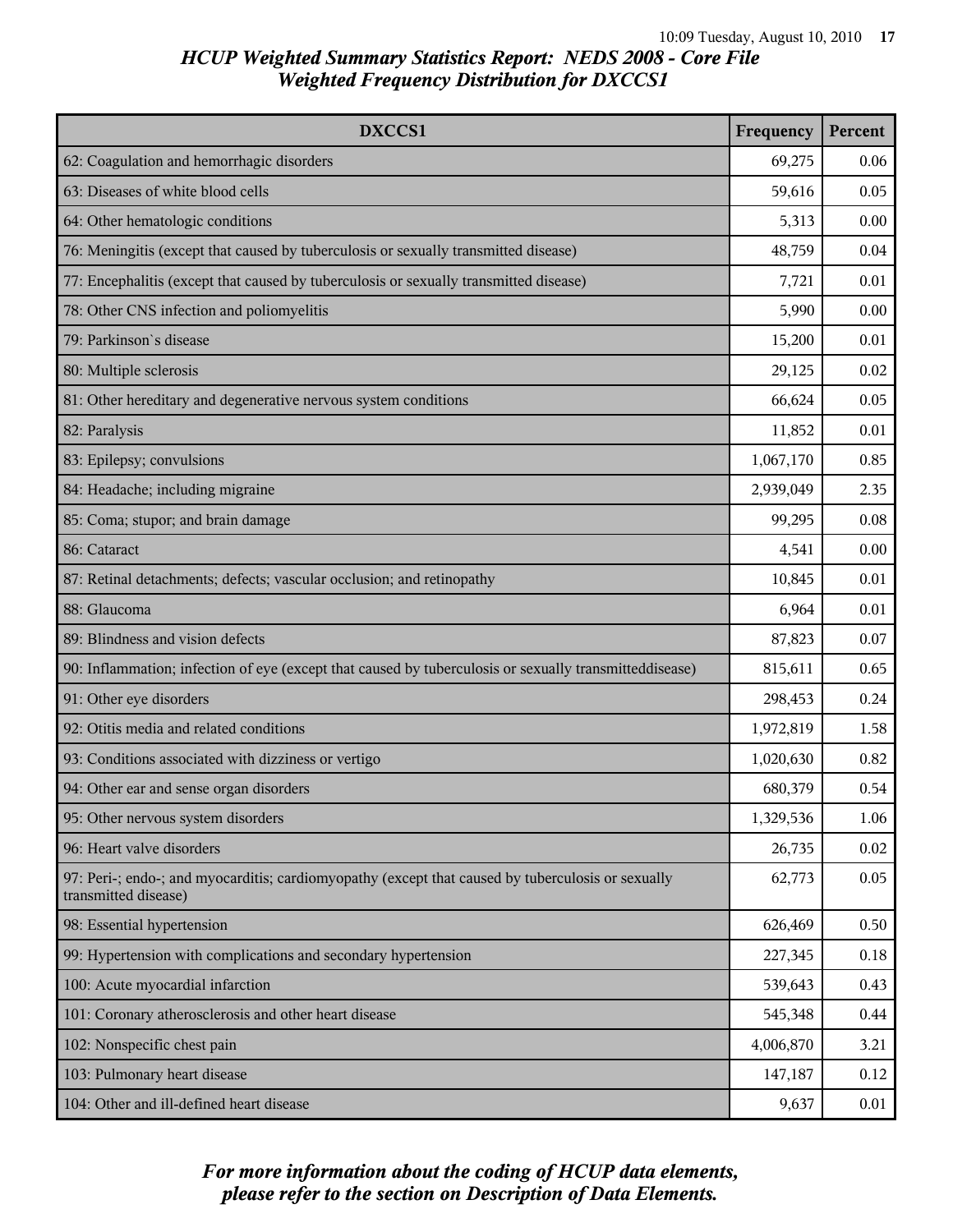| DXCCS1                                                                              | Frequency | Percent |
|-------------------------------------------------------------------------------------|-----------|---------|
| 105: Conduction disorders                                                           | 49,628    | 0.04    |
| 106: Cardiac dysrhythmias                                                           | 1,338,703 | 1.07    |
| 107: Cardiac arrest and ventricular fibrillation                                    | 165,917   | 0.13    |
| 108: Congestive heart failure; nonhypertensive                                      | 973,039   | 0.78    |
| 109: Acute cerebrovascular disease                                                  | 566,410   | 0.45    |
| 110: Occlusion or stenosis of precerebral arteries                                  | 25,285    | 0.02    |
| 111: Other and ill-defined cerebrovascular disease                                  | 19,715    | 0.02    |
| 112: Transient cerebral ischemia                                                    | 285,787   | 0.23    |
| 113: Late effects of cerebrovascular disease                                        | 18,957    | 0.02    |
| 114: Peripheral and visceral atherosclerosis                                        | 90,078    | 0.07    |
| 115: Aortic; peripheral; and visceral artery aneurysms                              | 38,917    | 0.03    |
| 116: Aortic and peripheral arterial embolism or thrombosis                          | 22,296    | 0.02    |
| 117: Other circulatory disease                                                      | 246,700   | 0.20    |
| 118: Phlebitis; thrombophlebitis and thromboembolism                                | 230,161   | 0.18    |
| 119: Varicose veins of lower extremity                                              | 31,191    | 0.02    |
| 120: Hemorrhoids                                                                    | 177,352   | 0.14    |
| 121: ther diseases of veins and lymphatics                                          | 53,849    | 0.04    |
| 122: Pneumonia (except that caused by tuberculosis or sexually transmitted disease) | 1,755,363 | 1.40    |
| 123: Influenza                                                                      | 394,325   | 0.32    |
| 124: Acute and chronic tonsillitis                                                  | 367,669   | 0.29    |
| 125: Acute bronchitis                                                               | 1,546,294 | 1.24    |
| 126: Other upper respiratory infections                                             | 5,451,133 | 4.36    |
| 127: Chronic obstructive pulmonary disease and bronchiectasis                       | 1,871,765 | 1.50    |
| 128: Asthma                                                                         | 1,844,773 | 1.48    |
| 129: Aspiration pneumonitis; food/vomitus                                           | 174,239   | 0.14    |
| 130: Pleurisy; pneumothorax; pulmonary collapse                                     | 215,125   | 0.17    |
| 131: Respiratory failure; insufficiency; arrest (adult)                             | 368,835   | 0.30    |
| 132: Lung disease due to external agents                                            | 13,101    | 0.01    |
| 133: Other lower respiratory disease                                                | 2,017,002 | 1.61    |
| 134: Other upper respiratory disease                                                | 842,277   | 0.67    |
| 135: Intestinal infection                                                           | 428,928   | 0.34    |
| 136: Disorders of teeth and jaw                                                     | 1,863,225 | 1.49    |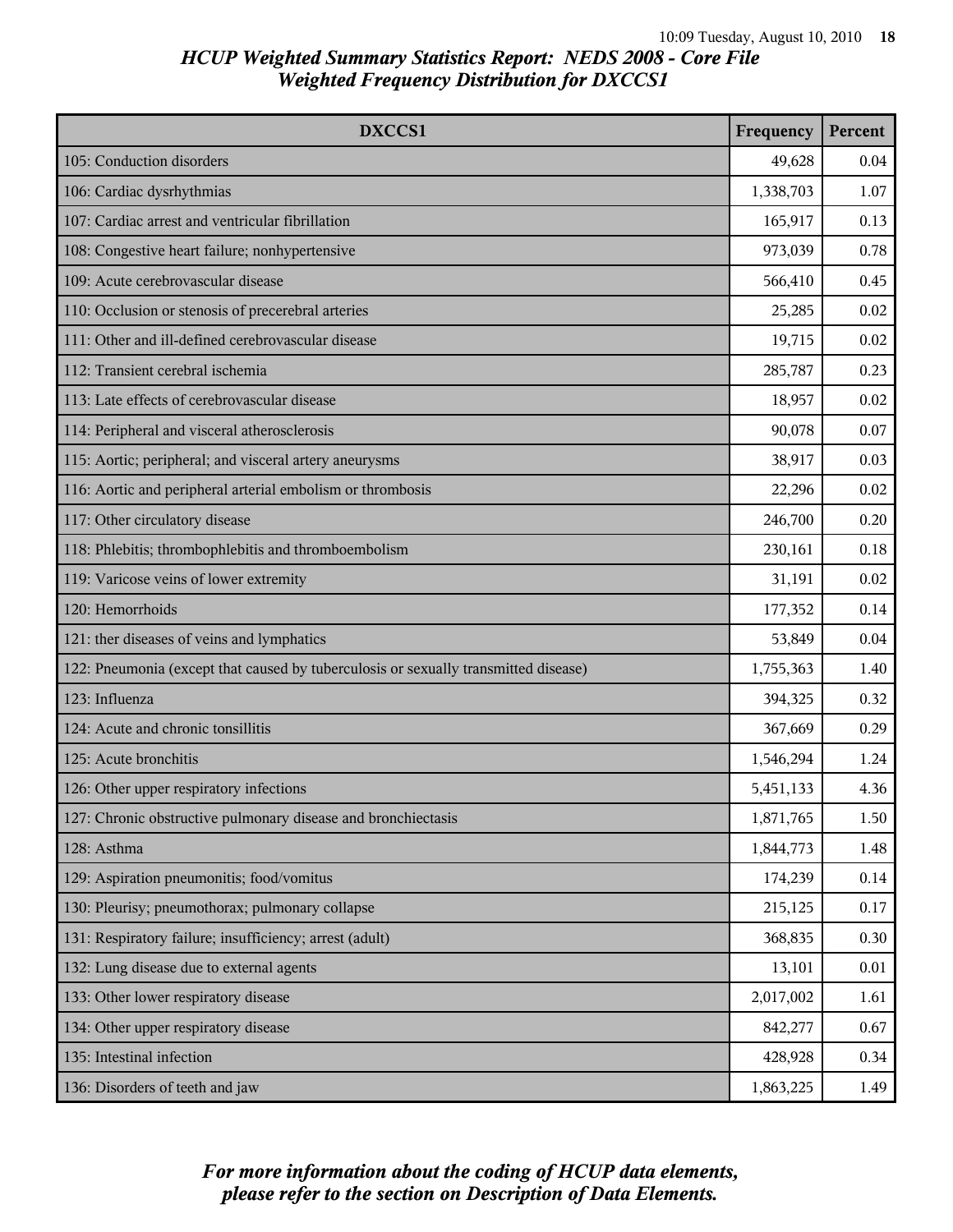| DXCCS1                                                 | Frequency | Percent |
|--------------------------------------------------------|-----------|---------|
| 137: Diseases of mouth; excluding dental               | 217,883   | 0.17    |
| 138: Esophageal disorders                              | 411,883   | 0.33    |
| 139: Gastroduodenal ulcer (except hemorrhage)          | 66,115    | 0.05    |
| 140: Gastritis and duodenitis                          | 546,802   | 0.44    |
| 141: Other disorders of stomach and duodenum           | 130,403   | 0.10    |
| 142: Appendicitis and other appendiceal conditions     | 363,176   | 0.29    |
| 143: Abdominal hernia                                  | 241,474   | 0.19    |
| 144: Regional enteritis and ulcerative colitis         | 106,939   | 0.09    |
| 145: Intestinal obstruction without hernia             | 359,379   | 0.29    |
| 146: Diverticulosis and diverticulitis                 | 382,037   | 0.31    |
| 147: Anal and rectal conditions                        | 151,963   | 0.12    |
| 148: Peritonitis and intestinal abscess                | 24,568    | 0.02    |
| 149: Biliary tract disease                             | 609,251   | 0.49    |
| 151: Other liver diseases                              | 145,210   | 0.12    |
| 152: Pancreatic disorders (not diabetes)               | 354,479   | 0.28    |
| 153: Gastrointestinal hemorrhage                       | 610,414   | 0.49    |
| 154: Noninfectious gastroenteritis                     | 1,300,857 | 1.04    |
| 155: Other gastrointestinal disorders                  | 1,290,978 | 1.03    |
| 156: Nephritis; nephrosis; renal sclerosis             | 7,885     | 0.01    |
| 157: Acute and unspecified renal failure               | 366,051   | 0.29    |
| 158: Chronic renal failure                             | 45,447    | 0.04    |
| 159: Urinary tract infections                          | 2,851,360 | 2.28    |
| 160: Calculus of urinary tract                         | 1,154,924 | 0.92    |
| 161: Other diseases of kidney and ureters              | 58,230    | 0.05    |
| 162: Other diseases of bladder and urethra             | 29,296    | 0.02    |
| 163: Genitourinary symptoms and ill-defined conditions | 686,712   | 0.55    |
| 164: Hyperplasia of prostate                           | 34,392    | 0.03    |
| 165: Inflammatory conditions of male genital organs    | 196,181   | 0.16    |
| 166: Other male genital disorders                      | 167,152   | 0.13    |
| 167: Nonmalignant breast conditions                    | 132,152   | 0.11    |
| 168: Inflammatory diseases of female pelvic organs     | 409,575   | 0.33    |
| 169: Endometriosis                                     | 15,957    | 0.01    |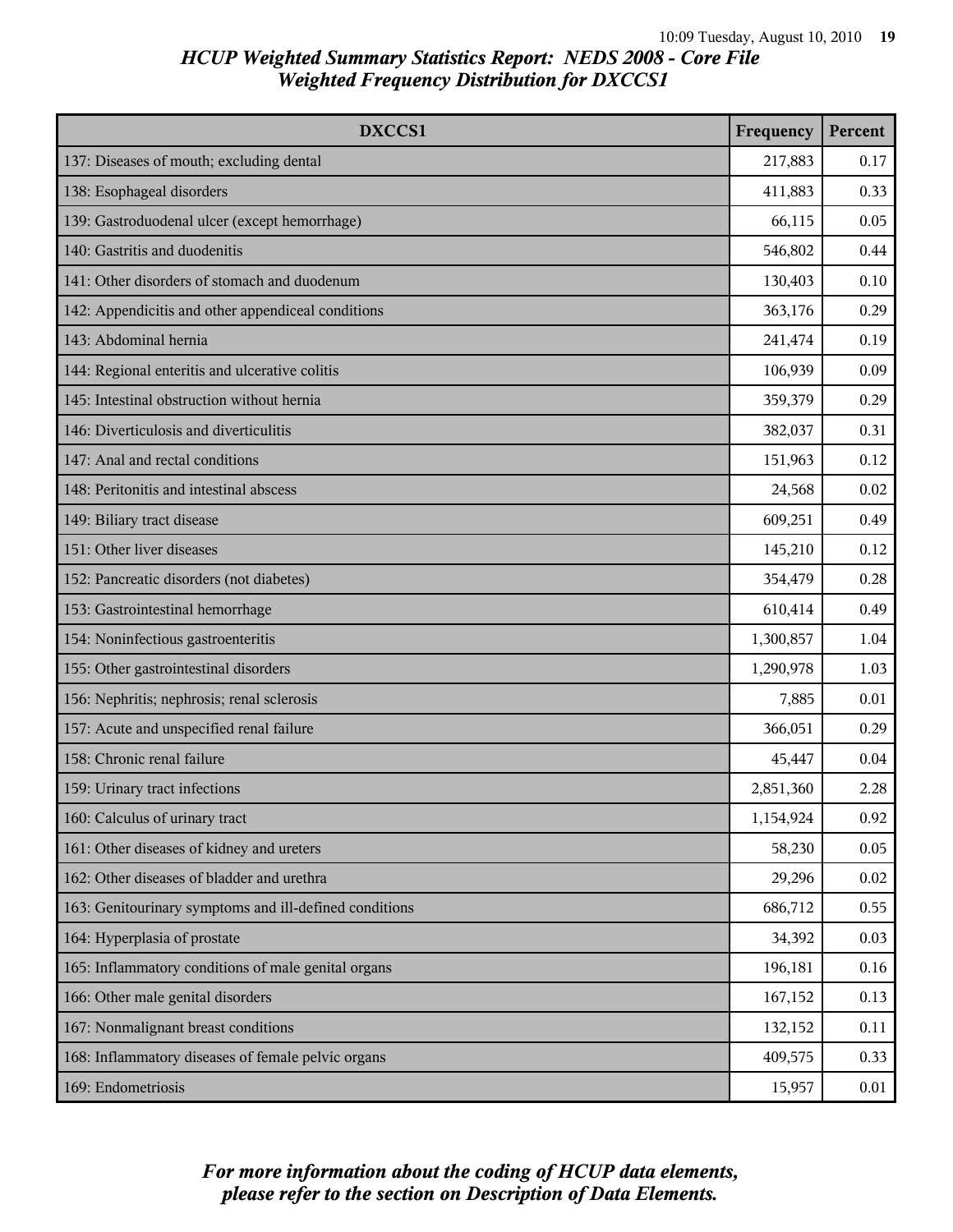| DXCCS1                                                                                                             | Frequency | Percent |
|--------------------------------------------------------------------------------------------------------------------|-----------|---------|
| 170: Prolapse of female genital organs                                                                             | 10,414    | 0.01    |
| 171: Menstrual disorders                                                                                           | 350,228   | 0.28    |
| 172: Ovarian cyst                                                                                                  | 242,320   | 0.19    |
| 173: Menopausal disorders                                                                                          | 12,658    | 0.01    |
| 174: Female infertility                                                                                            | 556       | 0.00    |
| 175: Other female genital disorders                                                                                | 575,185   | 0.46    |
| 176: Contraceptive and procreative management                                                                      | 6,314     | 0.01    |
| 177: Spontaneous abortion                                                                                          | 167,304   | 0.13    |
| 178: Induced abortion                                                                                              | 38,170    | 0.03    |
| 179: Postabortion complications                                                                                    | 8,543     | 0.01    |
| 180: Ectopic pregnancy                                                                                             | 46,440    | 0.04    |
| 181: Other complications of pregnancy                                                                              | 1,647,574 | 1.32    |
| 182: Hemorrhage during pregnancy; abruptio placenta; placenta previa                                               | 578,493   | 0.46    |
| 183: Hypertension complicating pregnancy; childbirth and the puerperium                                            | 40,386    | 0.03    |
| 184: Early or threatened labor                                                                                     | 145,874   | 0.12    |
| 185: Prolonged pregnancy                                                                                           | 19,375    | 0.02    |
| 186: Diabetes or abnormal glucose tolerance complicating pregnancy; childbirth; or the puerperium                  | 15,028    | 0.01    |
| 187: Malposition; malpresentation                                                                                  | 9,507     | 0.01    |
| 188: Fetopelvic disproportion; obstruction                                                                         | 4,874     | 0.00    |
| 189: Previous C-section                                                                                            | 21,687    | 0.02    |
| 190: Fetal distress and abnormal forces of labor                                                                   | 24,476    | 0.02    |
| 191: Polyhydramnios and other problems of amniotic cavity                                                          | 26,929    | 0.02    |
| 192: Umbilical cord complication                                                                                   | 13,468    | 0.01    |
| 193: OB-related trauma to perineum and vulva                                                                       | 61,092    | 0.05    |
| 194: Forceps delivery                                                                                              | 1,095     | 0.00    |
| 195: Other complications of birth; puerperium affecting management of mother                                       | 225,018   | 0.18    |
| 196: Normal pregnancy and/or delivery                                                                              | 88,453    | 0.07    |
| 197: Skin and subcutaneous tissue infections                                                                       | 3,225,731 | 2.58    |
| 198: Other inflammatory condition of skin                                                                          | 151,935   | 0.12    |
| 199: Chronic ulcer of skin                                                                                         | 85,458    | 0.07    |
| 200: Other skin disorders                                                                                          | 829,156   | 0.66    |
| 201: Infective arthritis and osteomyelitis (except that caused by tuberculosis or sexually transmitted<br>disease) | 55,654    | 0.04    |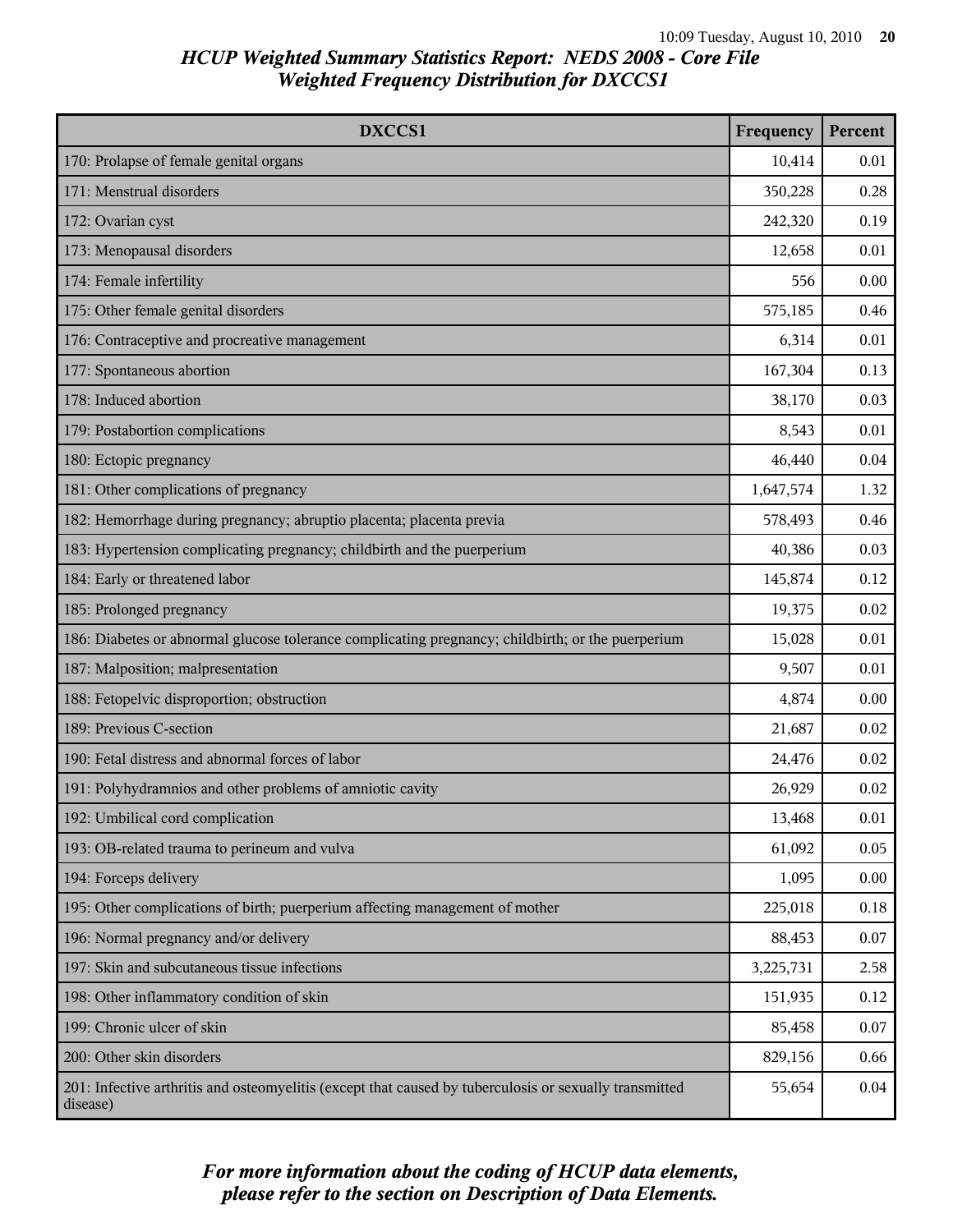| DXCCS1                                                               | Frequency | Percent |
|----------------------------------------------------------------------|-----------|---------|
| 202: Rheumatoid arthritis and related disease                        | 30,632    | 0.02    |
| 203: Osteoarthritis                                                  | 119,513   | 0.10    |
| 204: Other non-traumatic joint disorders                             | 1,533,089 | 1.23    |
| 205: Spondylosis; intervertebral disc disorders; other back problems | 3,423,942 | 2.74    |
| 206: Osteoporosis                                                    | 2,160     | 0.00    |
| 207: Pathological fracture                                           | 57,253    | 0.05    |
| 208: Acquired foot deformities                                       | 5,836     | 0.00    |
| 209: Other acquired deformities                                      | 13,594    | 0.01    |
| 210: Systemic lupus erythematosus and connective tissue disorders    | 25,666    | 0.02    |
| 211: Other connective tissue disease                                 | 1,996,639 | 1.60    |
| 212: Other bone disease and musculoskeletal deformities              | 196,600   | 0.16    |
| 213: Cardiac and circulatory congenital anomalies                    | 7,550     | 0.01    |
| 214: Digestive congenital anomalies                                  | 14,815    | 0.01    |
| 215: Genitourinary congenital anomalies                              | 9,566     | 0.01    |
| 216: Nervous system congenital anomalies                             | 2,633     | 0.00    |
| 217: Other congenital anomalies                                      | 16,700    | 0.01    |
| 218: Liveborn                                                        | 4,528     | 0.00    |
| 219: Short gestation; low birth weight; and fetal growth retardation | 416       | 0.00    |
| 220: Intrauterine hypoxia and birth asphyxia                         | 324       | 0.00    |
| 221: Respiratory distress syndrome                                   | 332       | 0.00    |
| 222: Hemolytic jaundice and perinatal jaundice                       | 30,391    | 0.02    |
| 223: Birth trauma                                                    | 1,148     | 0.00    |
| 224: Other perinatal conditions                                      | 161,481   | 0.13    |
| 225: Joint disorders and dislocations; trauma-related                | 531,837   | 0.43    |
| 226: Fracture of neck of femur (hip)                                 | 317,538   | 0.25    |
| 227: Spinal cord injury                                              | 16,671    | 0.01    |
| 228: Skull and face fractures                                        | 310,335   | 0.25    |
| 229: Fracture of upper limb                                          | 1,921,949 | 1.54    |
| 230: Fracture of lower limb                                          | 1,095,333 | 0.88    |
| 231: Other fractures                                                 | 534,546   | 0.43    |
| 232: Sprains and strains                                             | 6,252,088 | 5.00    |
| 233: Intracranial injury                                             | 647,903   | 0.52    |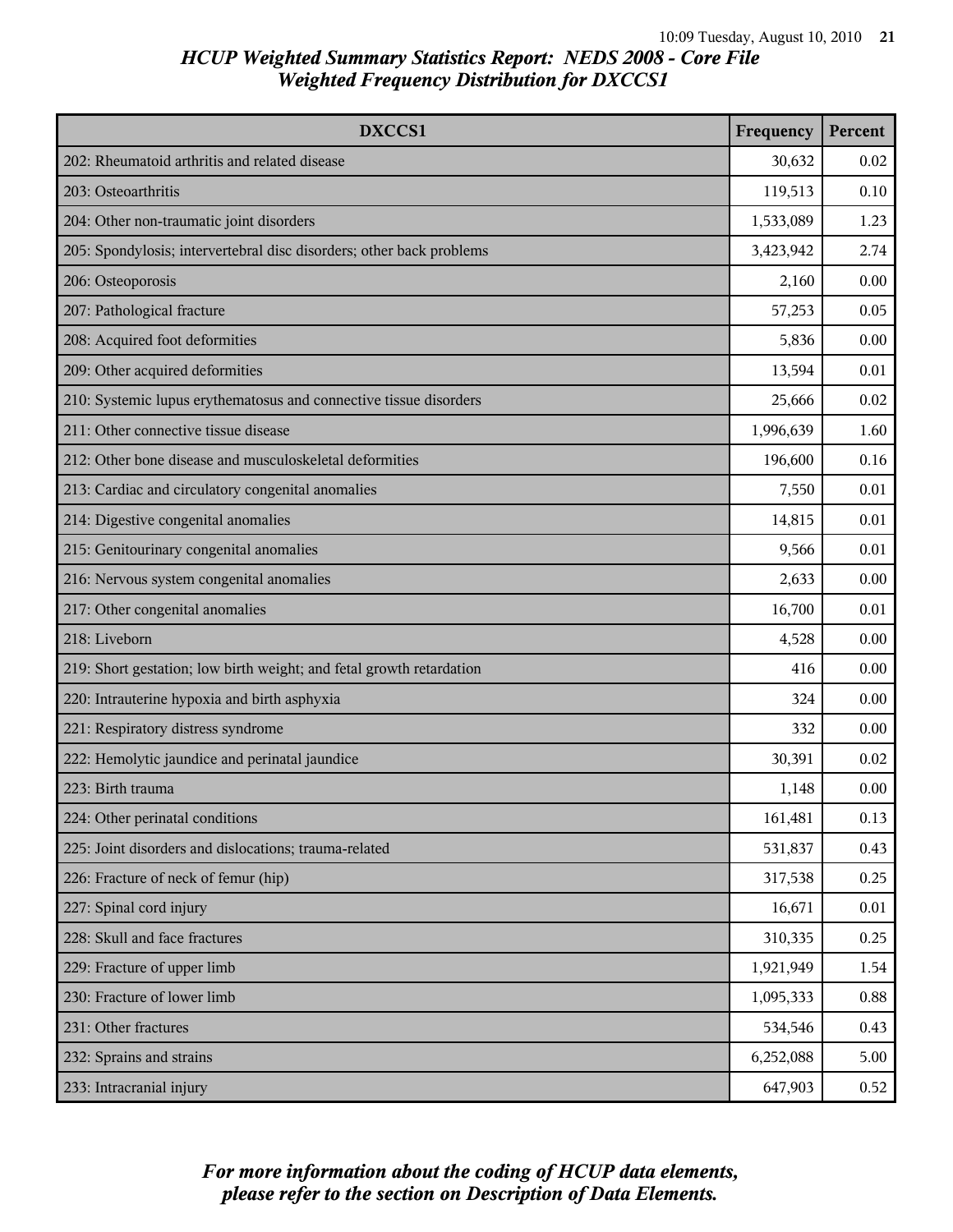| DXCCS1                                                                                     | Frequency | Percent  |
|--------------------------------------------------------------------------------------------|-----------|----------|
| 234: Crushing injury or internal injury                                                    | 235,894   | 0.19     |
| 235: Open wounds of head; neck; and trunk                                                  | 2,643,319 | 2.12     |
| 236: Open wounds of extremities                                                            | 3,366,470 | 2.69     |
| 237: Complication of device; implant or graft                                              | 500,872   | 0.40     |
| 238: Complications of surgical procedures or medical care                                  | 666,512   | 0.53     |
| 239: Superficial injury; contusion                                                         | 5,952,844 | 4.76     |
| 240: Burns                                                                                 | 412,732   | 0.33     |
| 241: Poisoning by psychotropic agents                                                      | 182,184   | 0.15     |
| 242: Poisoning by other medications and drugs                                              | 424,763   | 0.34     |
| 243: Poisoning by nonmedicinal substances                                                  | 334,161   | 0.27     |
| 244: Other injuries and conditions due to external causes                                  | 2,756,745 | 2.21     |
| 245: Syncope                                                                               | 1,111,595 | 0.89     |
| 246: Fever of unknown origin                                                               | 1,465,275 | 1.17     |
| 247: Lymphadenitis                                                                         | 151,474   | 0.12     |
| 248: Gangrene                                                                              | 14,605    | 0.01     |
| 249: Shock                                                                                 | 3,269     | 0.00     |
| 250: Nausea and vomiting                                                                   | 1,585,426 | 1.27     |
| 251: Abdominal pain                                                                        | 4,937,064 | 3.95     |
| 252: Malaise and fatigue                                                                   | 427,059   | 0.34     |
| 253: Allergic reactions                                                                    | 1,591,023 | 1.27     |
| 254: Rehabilitation care; fitting of prostheses; and adjustment of devices                 | 9,944     | 0.01     |
| 255: Administrative/social admission                                                       | 379,204   | 0.30     |
| 256: Medical examination/evaluation                                                        | 229,293   | $0.18\,$ |
| 257: Other aftercare                                                                       | 1,114,679 | 0.89     |
| 258: Other screening for suspected conditions (not mental disorders or infectious disease) | 213,711   | 0.17     |
| 259: Residual codes; unclassified                                                          | 990,760   | 0.79     |
| 650: Adjustment disorders                                                                  | 112,473   | 0.09     |
| 651: Anxiety disorders                                                                     | 817,399   | 0.65     |
| 652: Attention-deficit, conduct, and disruptive behavior disorders                         | 97,747    | 0.08     |
| 653: Delirium, dementia, and amnestic and other cognitive disorders                        | 191,078   | 0.15     |
| 654: Developmental disorders                                                               | 33,215    | 0.03     |
| 655: Disorders usually diagnosed in infancy, childhood, or adolescence                     | 13,450    | 0.01     |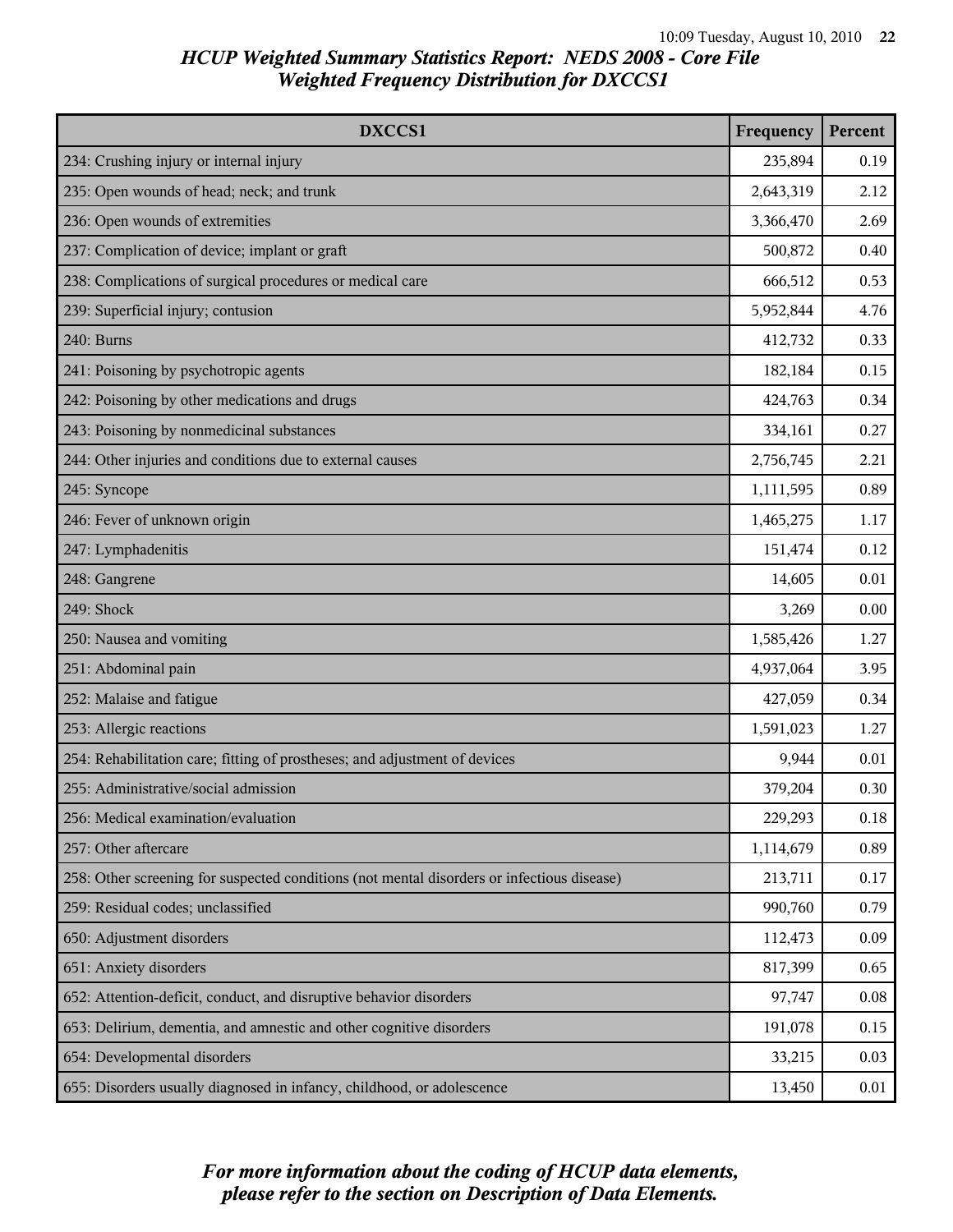| DXCCS1                                                                | Frequency | Percent |
|-----------------------------------------------------------------------|-----------|---------|
| 656: Impulse control disorders, NEC                                   | 17,772    | 0.01    |
| 657: Mood disorders                                                   | 1,224,253 | 0.98    |
| 658: Personality disorders                                            | 16,479    | 0.01    |
| 659: Schizophrenia and other psychotic disorders                      | 538,946   | 0.43    |
| 660: Alcohol-related disorders                                        | 994,727   | 0.80    |
| 661: Substance-related disorders                                      | 490,495   | 0.39    |
| 662: Suicide and intentional self-inflicted injury                    | 46,235    | 0.04    |
| 663: Screening and history of mental health and substance abuse codes | 162,592   | 0.13    |
| 670: Miscellaneous disorders                                          | 145,778   | 0.12    |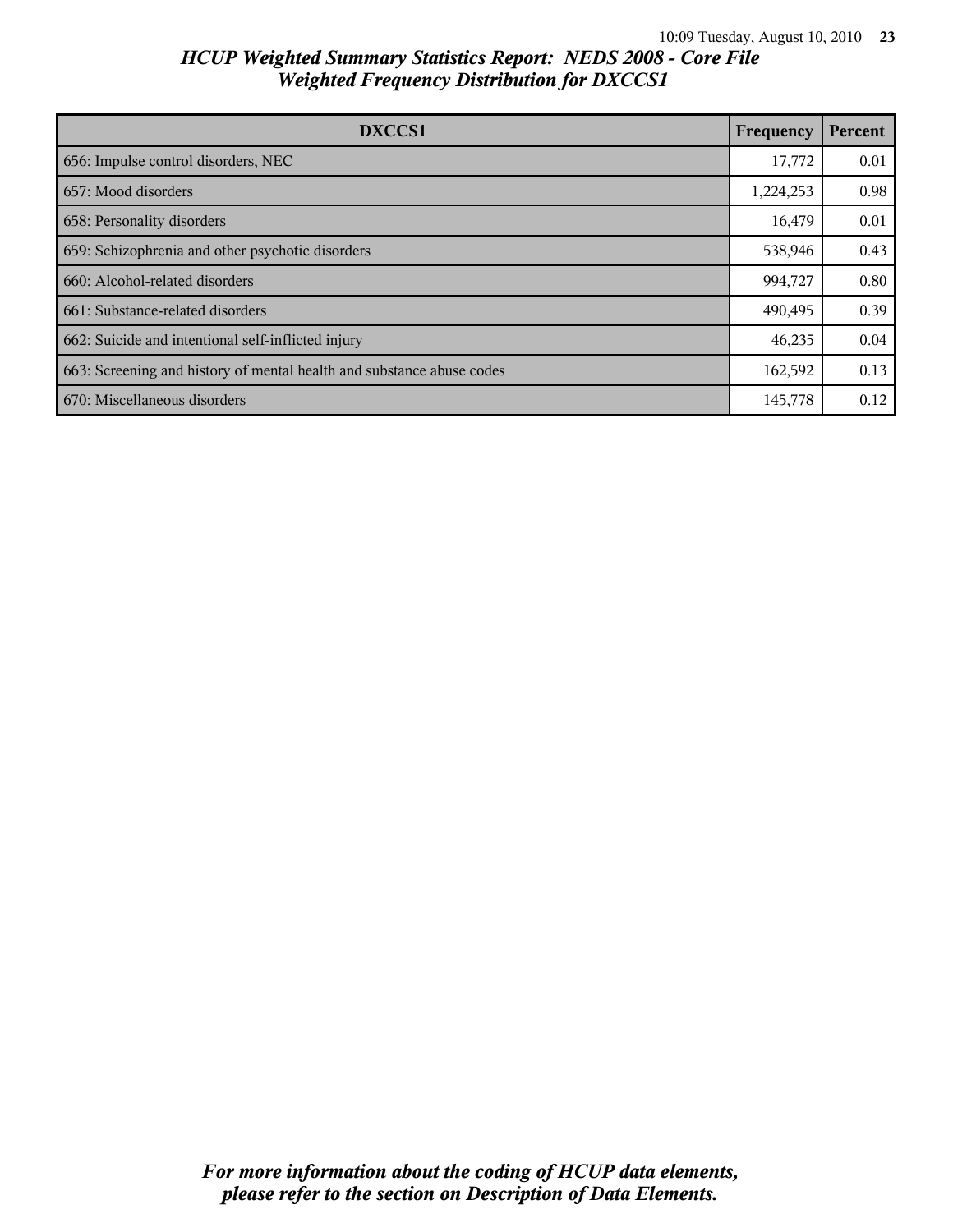| <b>ECODE1</b>     | Frequency  | Percent |
|-------------------|------------|---------|
| <b>Blank</b>      | 92,440,883 | 73.99   |
| Valid DX          | 32,446,583 | 25.97   |
| Invalid DX (invl) | 57,798     | 0.05    |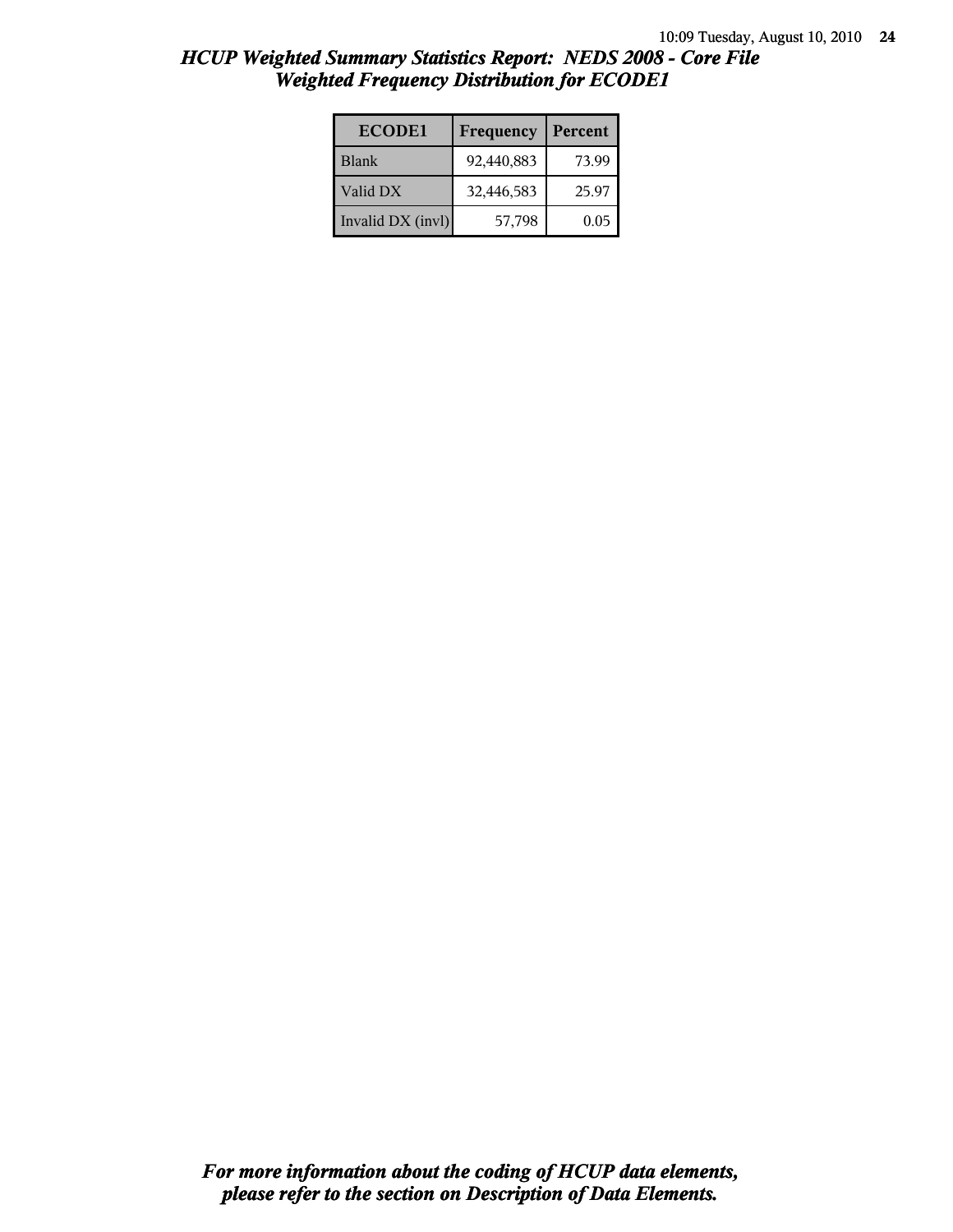| <b>EDEVENT</b>                                                                           | Frequency   | Percent |
|------------------------------------------------------------------------------------------|-------------|---------|
| 1: ED visit in which the patient is treated and released                                 | 102,833,485 | 82.30   |
| 2: ED visit in which the patient is admitted to this same hospital                       | 19,406,101  | 15.53   |
| 3: ED visit in which the patient is transferred to another short-term hospital           | 1,639,779   | 1.31    |
| 9: ED visit in which the patient died in the ED                                          | 195,127     | 0.16    |
| 98: ED visit in which patient is not admitted to this same hospital, destination unknown | 869,797     | 0.70    |
| 99: ED visit in which the patient is discharged alive, destination unknown               | 975         | 0.00    |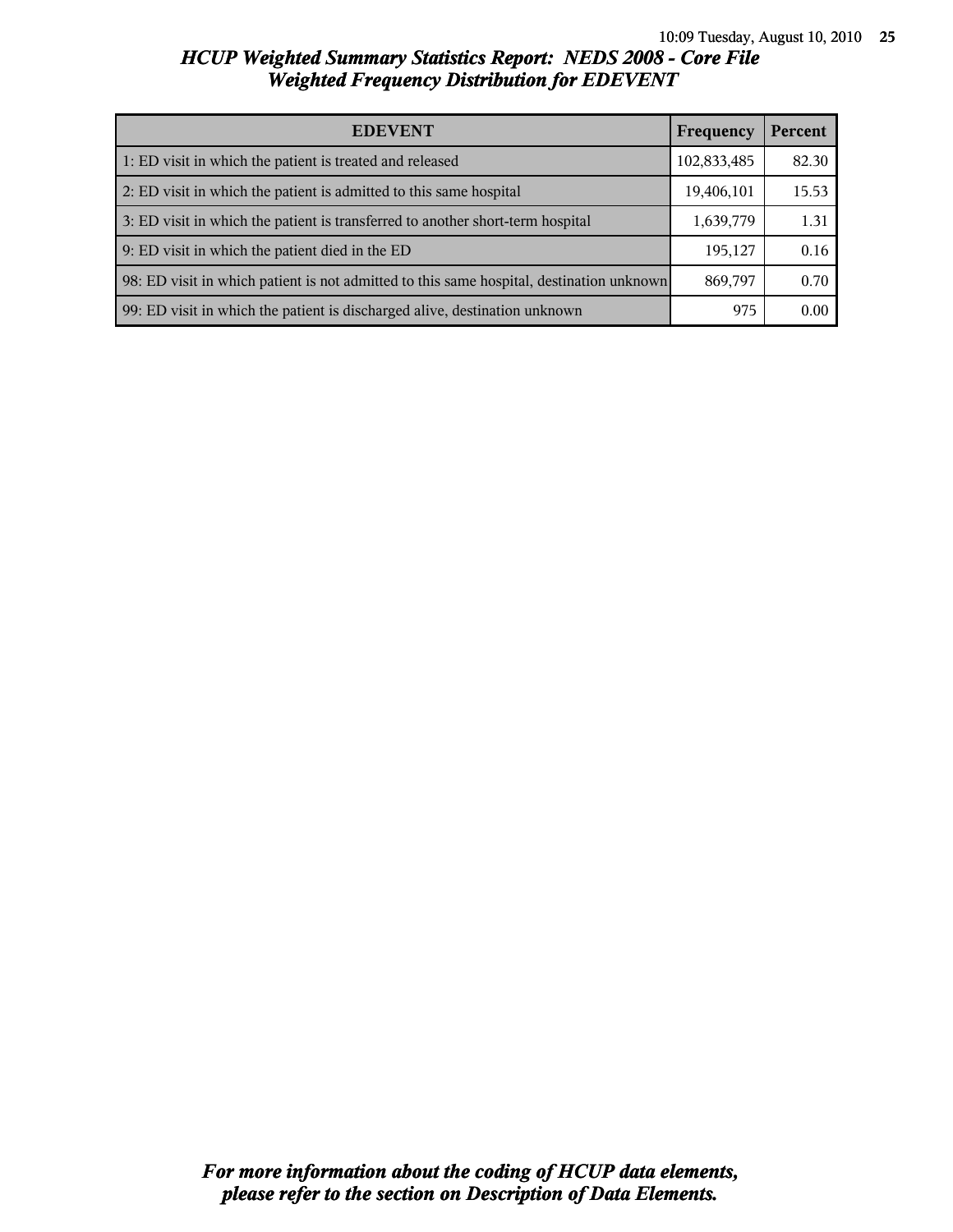| HCUP Weighted Summary Statistics Report: NEDS 2008 - Core File |  |  |
|----------------------------------------------------------------|--|--|
| <b>Weighted Frequency Distribution for E CCS1</b>              |  |  |

| E CCS1                                             | Frequency  | Percent |
|----------------------------------------------------|------------|---------|
| $\therefore$ Missing                               | 92,440,883 | 73.99   |
| A: Invalid diagnosis                               | 57,798     | 0.05    |
| 662: Suicide and intentional self-inflicted injury | 451,185    | 0.36    |
| 2601: E Codes: Cut/pierceb                         | 2,270,125  | 1.82    |
| 2602: E Codes: Drowning/submersion                 | 15,164     | 0.01    |
| 2603: E Codes: Fall                                | 8,673,724  | 6.94    |
| 2604: E Codes: Fire/burn                           | 410,524    | 0.33    |
| 2605: E Codes: Firearm                             | 78,136     | 0.06    |
| 2606: E Codes: Machinery                           | 142,301    | 0.11    |
| 2607: E Codes: Motor vehicle traffic (MVT)         | 3,296,483  | 2.64    |
| 2608: E Codes: Pedal cyclist; not MVT              | 355,072    | 0.28    |
| 2609: E Codes: Pedestrian; not MVT                 | 23,412     | 0.02    |
| 2610: E Codes: Transport; not MVT                  | 385,911    | 0.31    |
| 2611: E Codes: Natural/environment                 | 1,255,426  | 1.00    |
| 2612: E Codes: Overexertion                        | 2,748,219  | 2.20    |
| 2613: E Codes: Poisoning                           | 609,399    | 0.49    |
| 2614: E Codes: Struck by; against                  | 4,245,825  | 3.40    |
| 2615: E Codes: Suffocation                         | 48,532     | 0.04    |
| 2616: E Codes: Adverse effects of medical care     | 1,002,493  | 0.80    |
| 2617: E Codes: Adverse effects of medical drugs    | 1,754,859  | 1.40    |
| 2618: E Codes: Other specified and classifiable    | 1,399,703  | 1.12    |
| 2619: E Codes: Other specified; NEC                | 706,289    | 0.57    |
| 2620: E Codes: Unspecified                         | 2,031,709  | 1.63    |
| 2621: E Codes: Place of occurrence                 | 542,090    | 0.43    |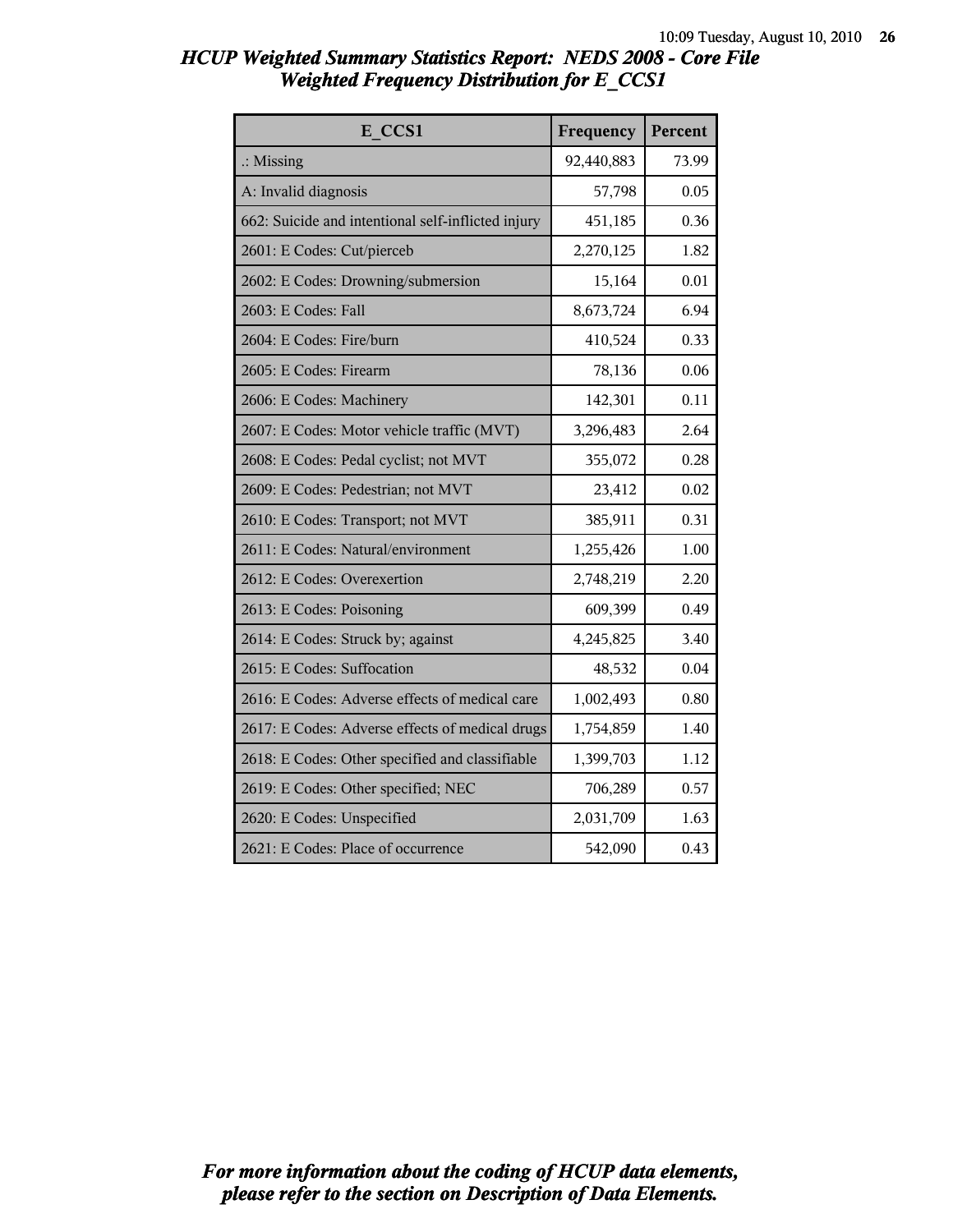| <b>FEMALE</b>        | Frequency  | Percent |
|----------------------|------------|---------|
| $\therefore$ Missing | 3,474      | 0.00    |
| .A: Invalid          | 69         | 0.00    |
| .C: Inconsistent     | 19,052     | 0.02    |
| 0: Male              | 56,293,782 | 45.05   |
| 1: Female            | 68,628,887 | 54.93   |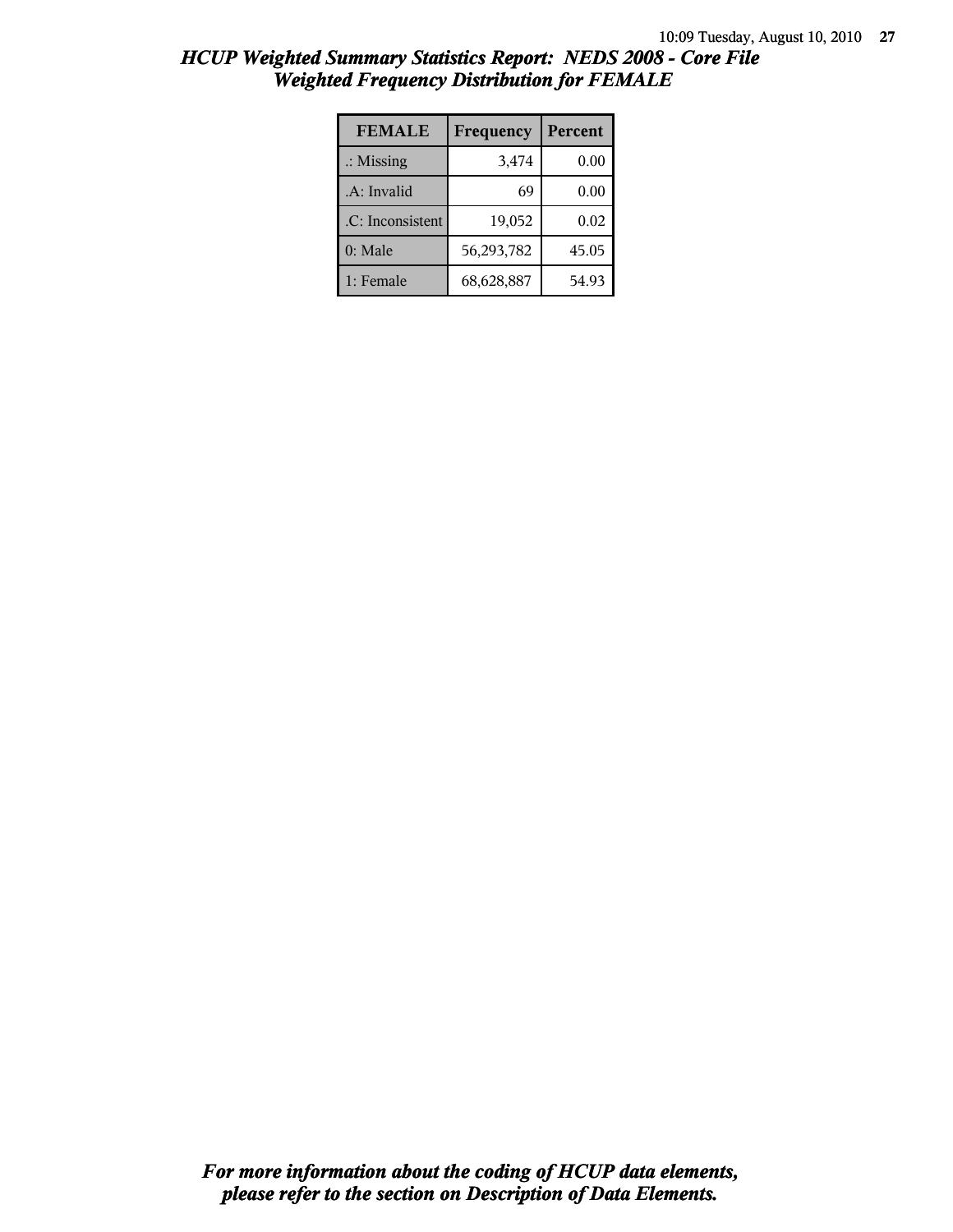| <b>HCUPFILE</b> | <b>Frequency</b> | Percent |
|-----------------|------------------|---------|
| <b>SEDD</b>     | 105,539,163      | 84.47   |
| l SID           | 19,406,101       | 15.53   |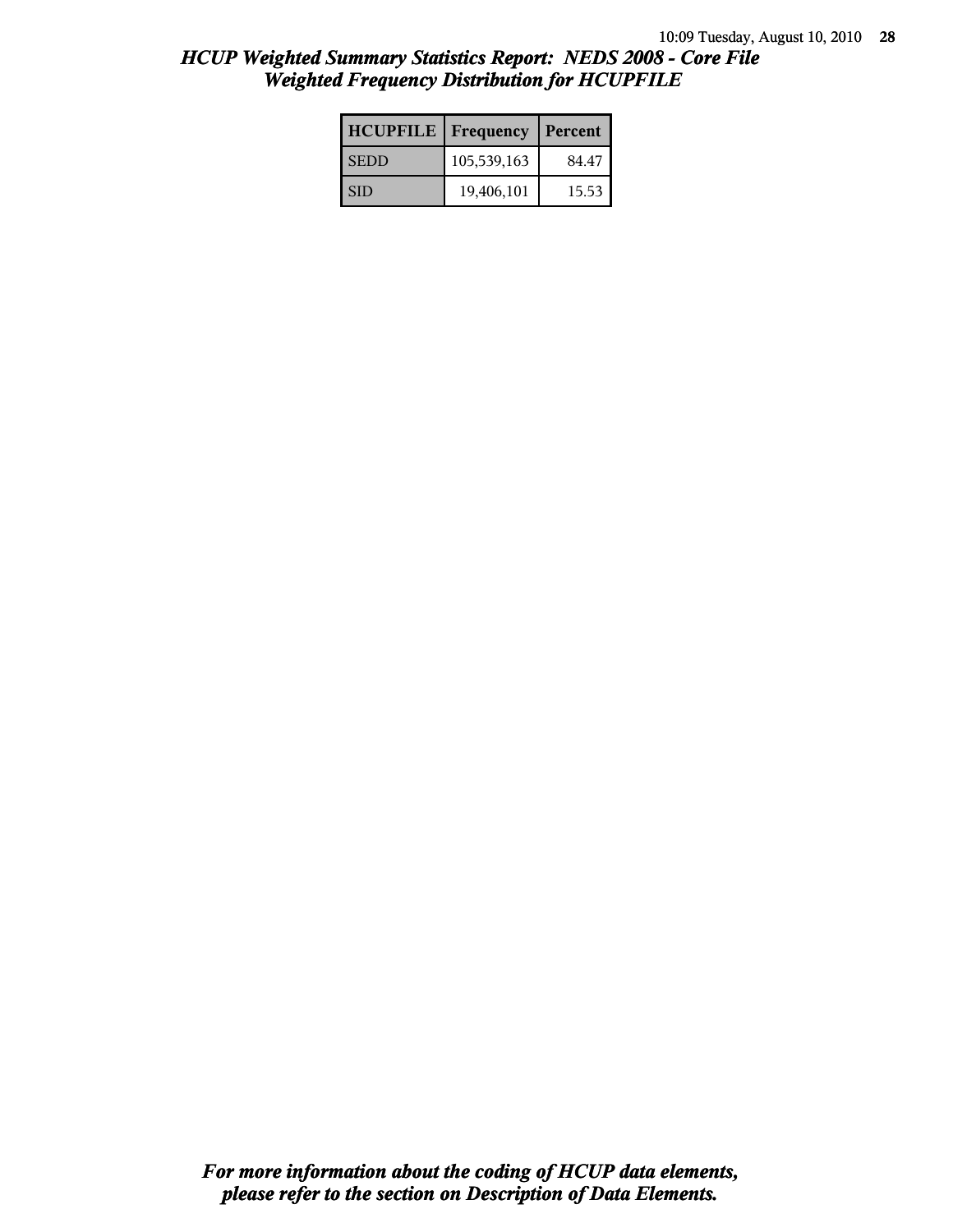| <b>HOSP REGION</b> | Frequency  | Percent |
|--------------------|------------|---------|
| 1: Northeast       | 24,479,356 | 19.59   |
| 2: Midwest         | 29,287,905 | 23.44   |
| 3: South           | 48,882,866 | 39.12   |
| 4: West            | 22,295,137 | 17.84   |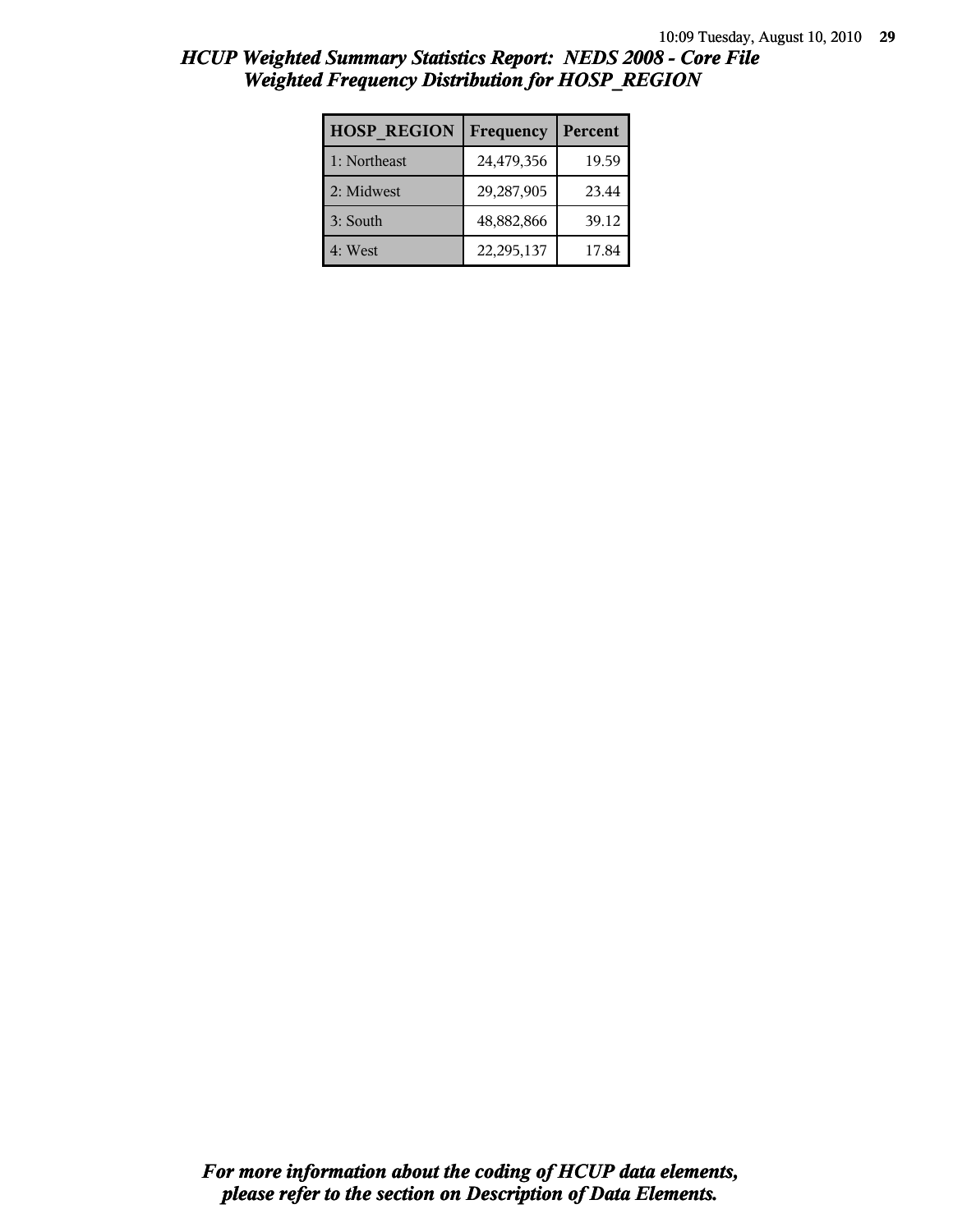| <b>INTENT SELF HARM   Frequency</b> |             | <b>Percent</b> |
|-------------------------------------|-------------|----------------|
| $0:$ No                             | 123,892,751 | 99.16          |
| 1: Yes                              | 1,052,513   | 0.84           |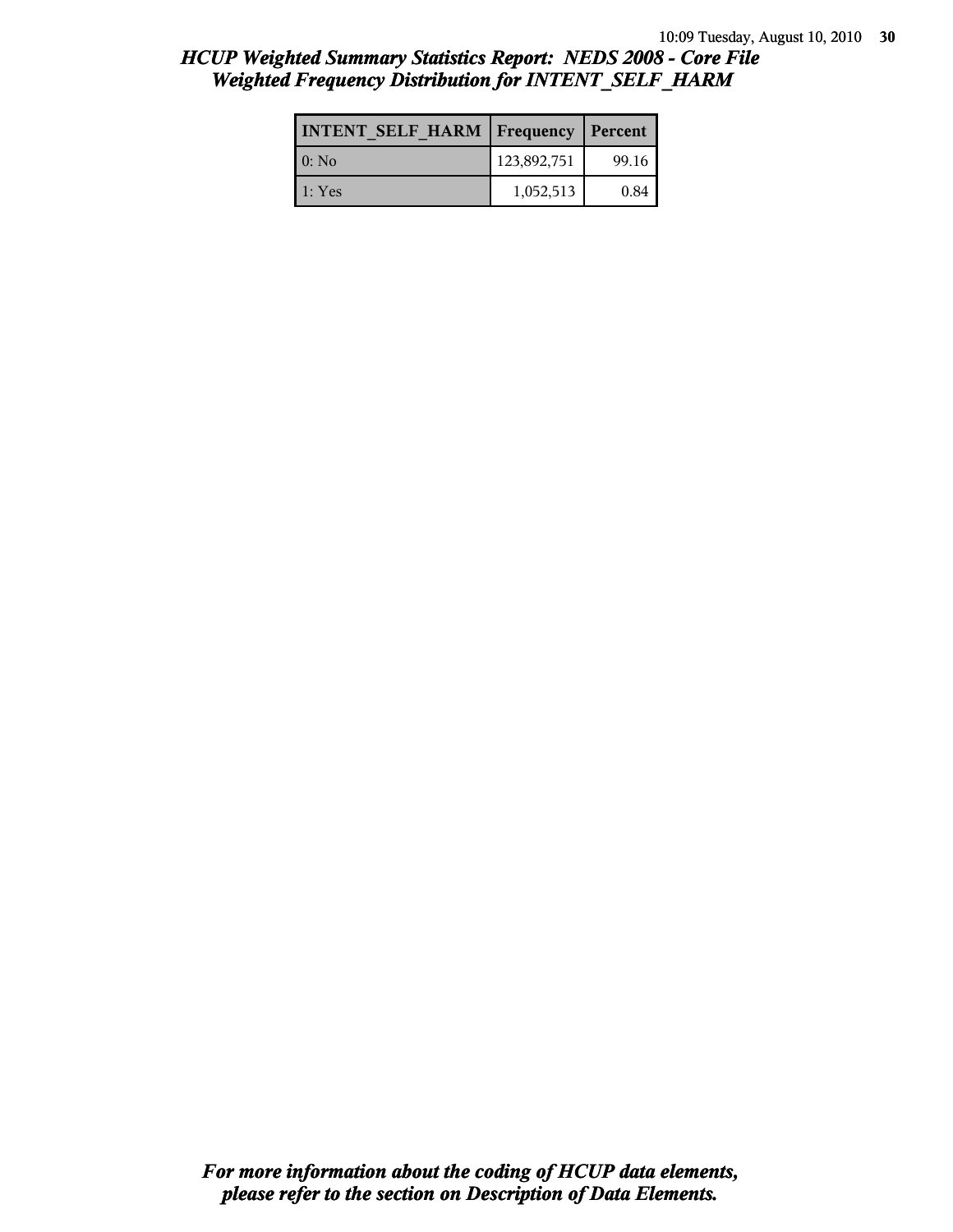| <b>NDX</b>     | Frequency  | Percent |
|----------------|------------|---------|
| $\theta$       | 19,495     | 0.02    |
| $\mathbf{1}$   | 42,619,250 | 34.11   |
| $\overline{2}$ | 28,884,798 | 23.12   |
| 3              | 16,134,833 | 12.91   |
| $\overline{4}$ | 9,523,071  | 7.62    |
| 5              | 6,141,731  | 4.92    |
| 6              | 4,318,363  | 3.46    |
| 7              | 3,106,200  | 2.49    |
| 8              | 2,476,624  | 1.98    |
| 9              | 2,908,970  | 2.33    |
| 10             | 1,624,850  | 1.30    |
| 11             | 1,170,303  | 0.94    |
| 12             | 1,013,690  | 0.81    |
| 13             | 925,675    | 0.74    |
| 14             | 808,814    | 0.65    |
| 15             | 1,368,567  | 1.10    |
| 16 or greater  | 1,900,029  | 1.52    |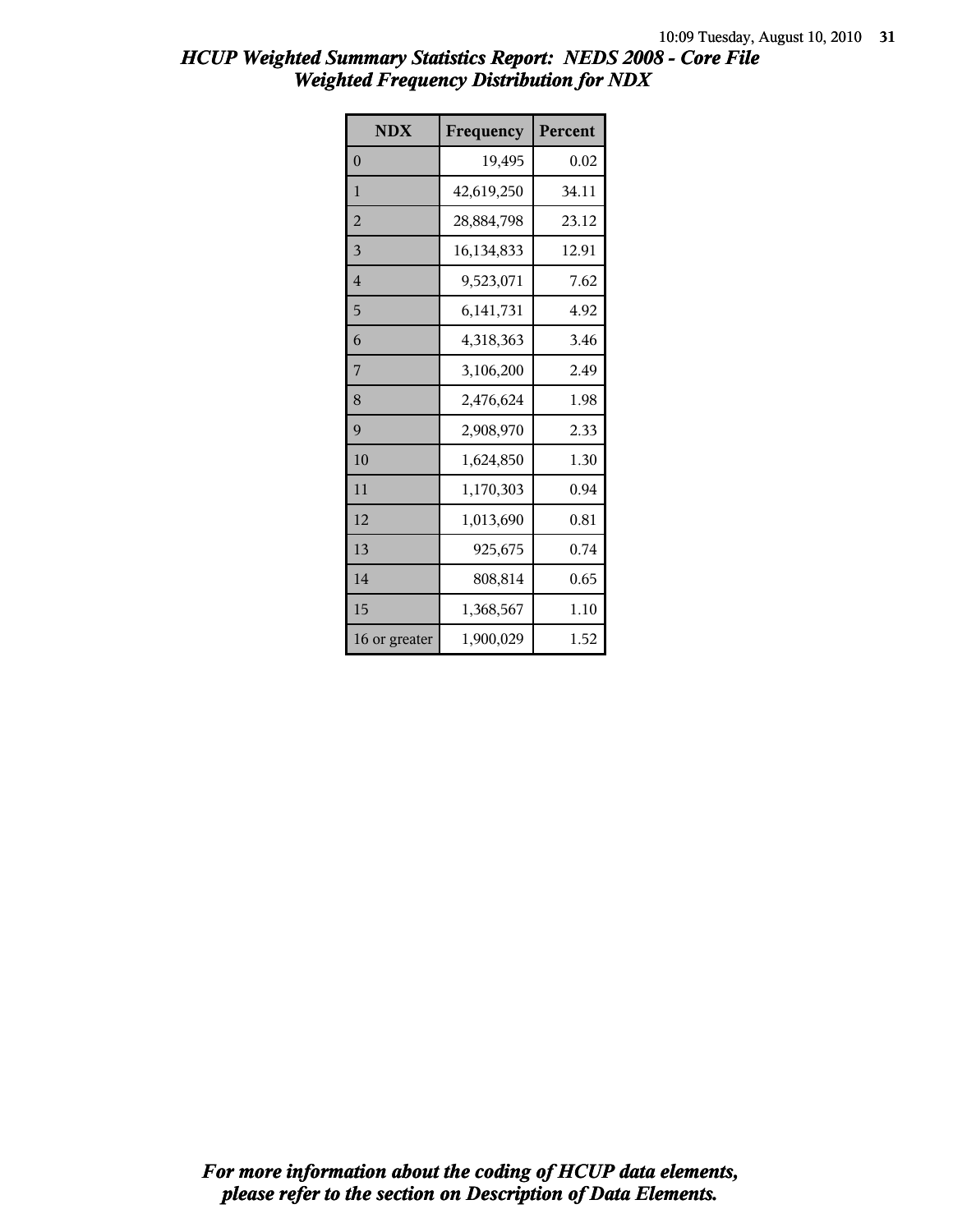| <b>NECODE</b>  | Frequency  | Percent |
|----------------|------------|---------|
| $\theta$       | 92,440,883 | 73.99   |
| 1              | 15,643,312 | 12.52   |
| $\overline{2}$ | 14,284,458 | 11.43   |
| 3              | 1,562,826  | 1.25    |
| $\overline{4}$ | 976,999    | 0.78    |
| 5              | 20,700     | 0.02    |
| 6              | 15,209     | 0.01    |
| 7              | 465        | 0.00    |
| 8              | 336        | 0.00    |
| 9 or greater   | 76         | 0.00    |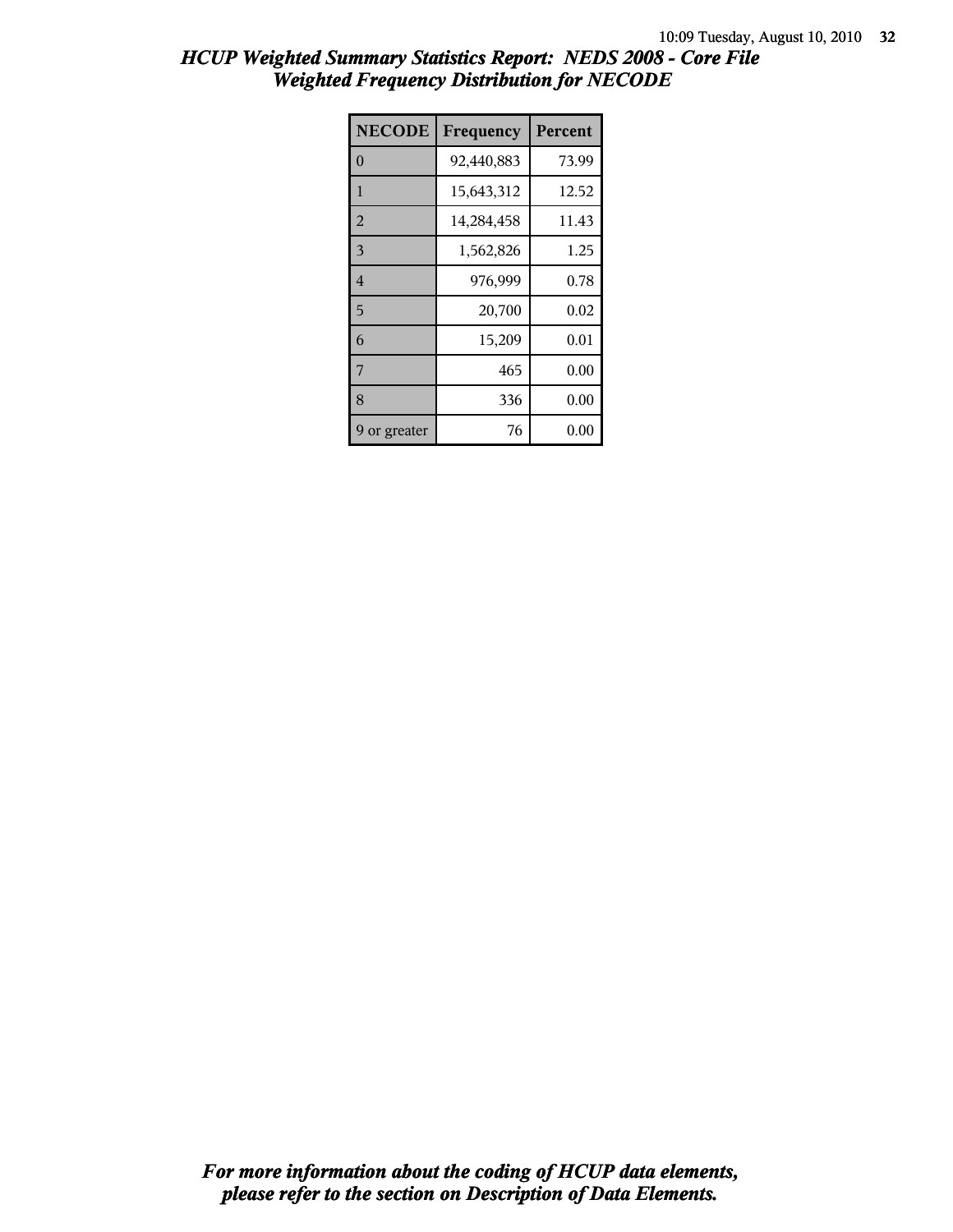| HCUP Weighted Summary Statistics Report: NEDS 2008 - Core File |  |  |  |
|----------------------------------------------------------------|--|--|--|
| <b>Weighted Frequency Distribution for PAY1</b>                |  |  |  |

| PAY1                 | Frequency  | Percent |
|----------------------|------------|---------|
| $\therefore$ Missing | 509,359    | 0.41    |
| .A: Invalid          | 94,210     | 0.08    |
| 1: Medicare          | 25,481,263 | 20.39   |
| 2: Medicaid          | 27,702,121 | 22.17   |
| 3: Private insurance | 43,345,892 | 34.69   |
| 4: Self-pay          | 20,759,024 | 16.61   |
| 5: No charge         | 925,874    | 0.74    |
| 6: Other             | 6,127,521  | 4.90    |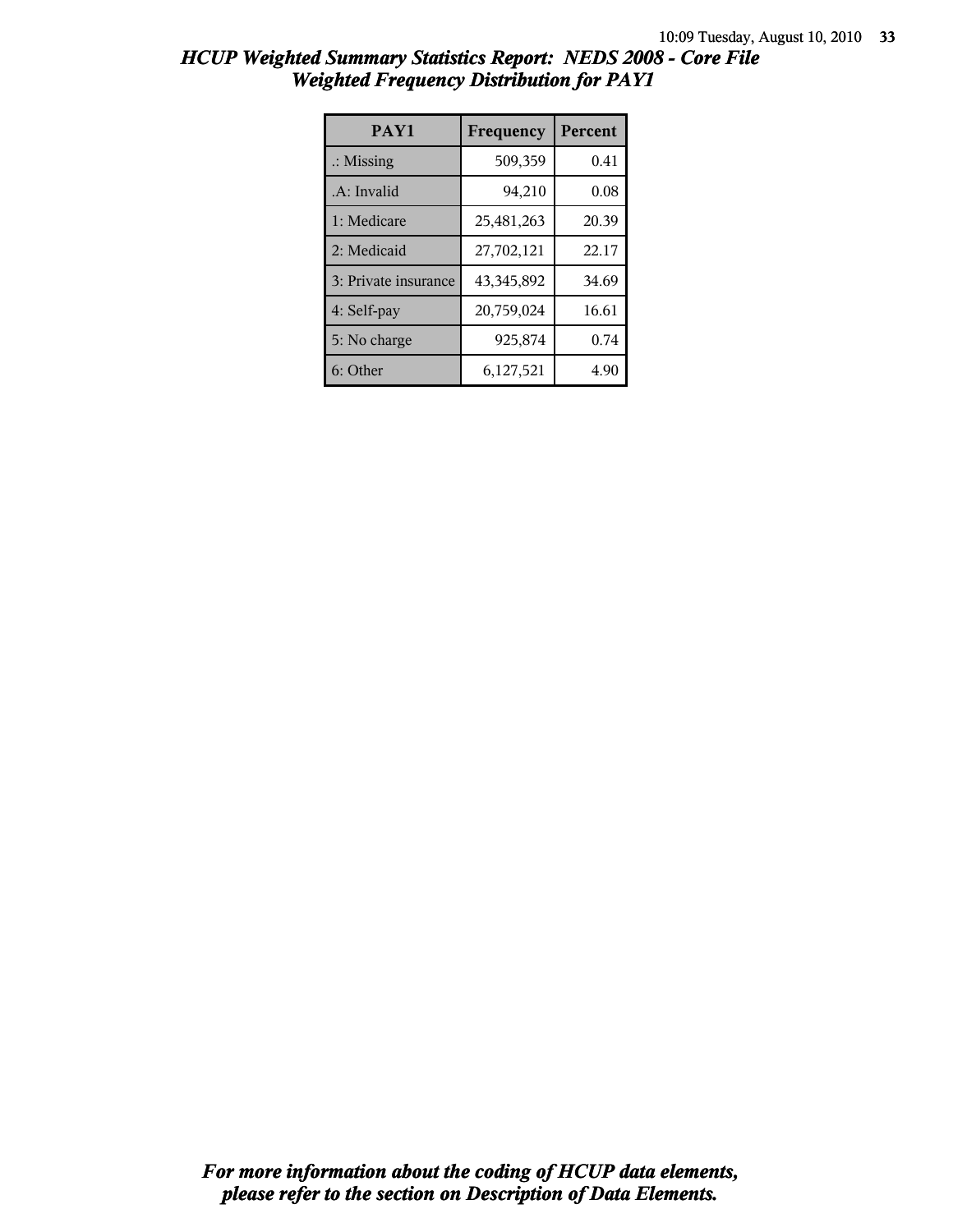| HCUP Weighted Summary Statistics Report: NEDS 2008 - Core File |  |
|----------------------------------------------------------------|--|
| <b>Weighted Frequency Distribution for PAY2</b>                |  |

| PAY <sub>2</sub>     | Frequency  | Percent |
|----------------------|------------|---------|
| $\therefore$ Missing | 97,278,731 | 77.86   |
| .A: Invalid          | 1,595,671  | 1.28    |
| 1: Medicare          | 2,165,983  | 1.73    |
| 2: Medicaid          | 6,574,994  | 5.26    |
| 3: Private insurance | 8,028,744  | 6.43    |
| 4: Self-pay          | 7,778,706  | 6.23    |
| 5: No charge         | 162,576    | 0.13    |
| 6: Other             | 1,359,859  | 1.09    |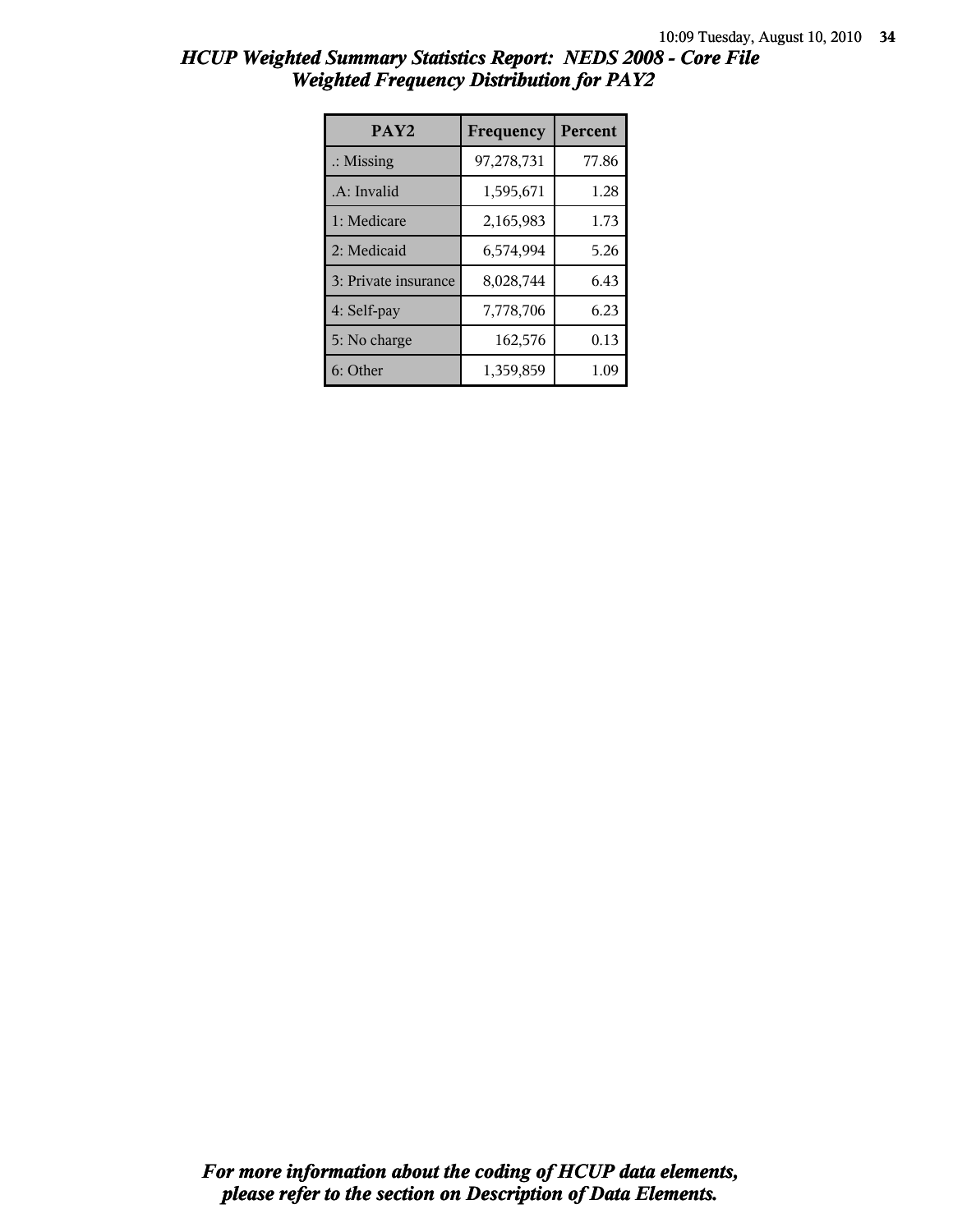| PL NCHS2006            | Frequency  | Percent |
|------------------------|------------|---------|
| $\therefore$ Missing   | 1,026,770  | 0.82    |
| 1: Large Central Metro | 31,757,627 | 25.42   |
| 2: Large Fringe Metro  | 27,076,754 | 21.67   |
| 3: Medium Metro        | 27,135,001 | 21.72   |
| 4: Small Metro         | 12,639,519 | 10.12   |
| 5: Micropolitan        | 15,328,035 | 12.27   |
| 6: Noncore             | 9,981,559  | 7.99    |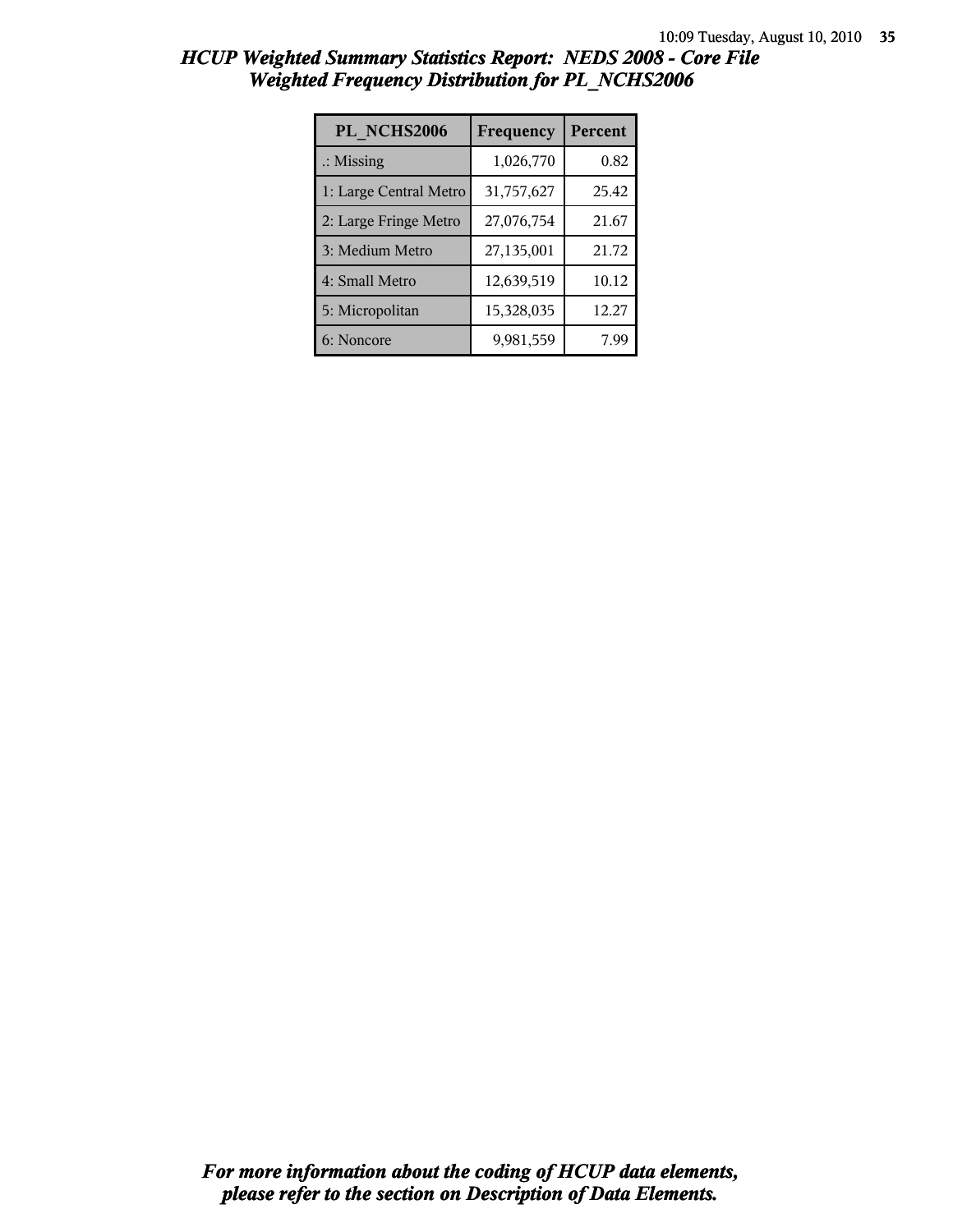| <b>TOTCHG ED</b>     | Frequency  | Percent |
|----------------------|------------|---------|
| $\therefore$ Missing | 20,863,039 | 16.70   |
| .A: Invalid          | 201,912    | 0.16    |
| .C: Inconsistent     | 1,386,950  | 1.11    |
| \$100-\$1,000        | 53,762,330 | 43.03   |
| $$1,001 - $5,000$    | 42,564,513 | 34.07   |
| \$5,001-\$10,000     | 4,636,479  | 3.71    |
| \$10,001-\$50,000    | 1,522,119  | 1.22    |
| \$50,001-\$75,000    | 7,921      | 0.01    |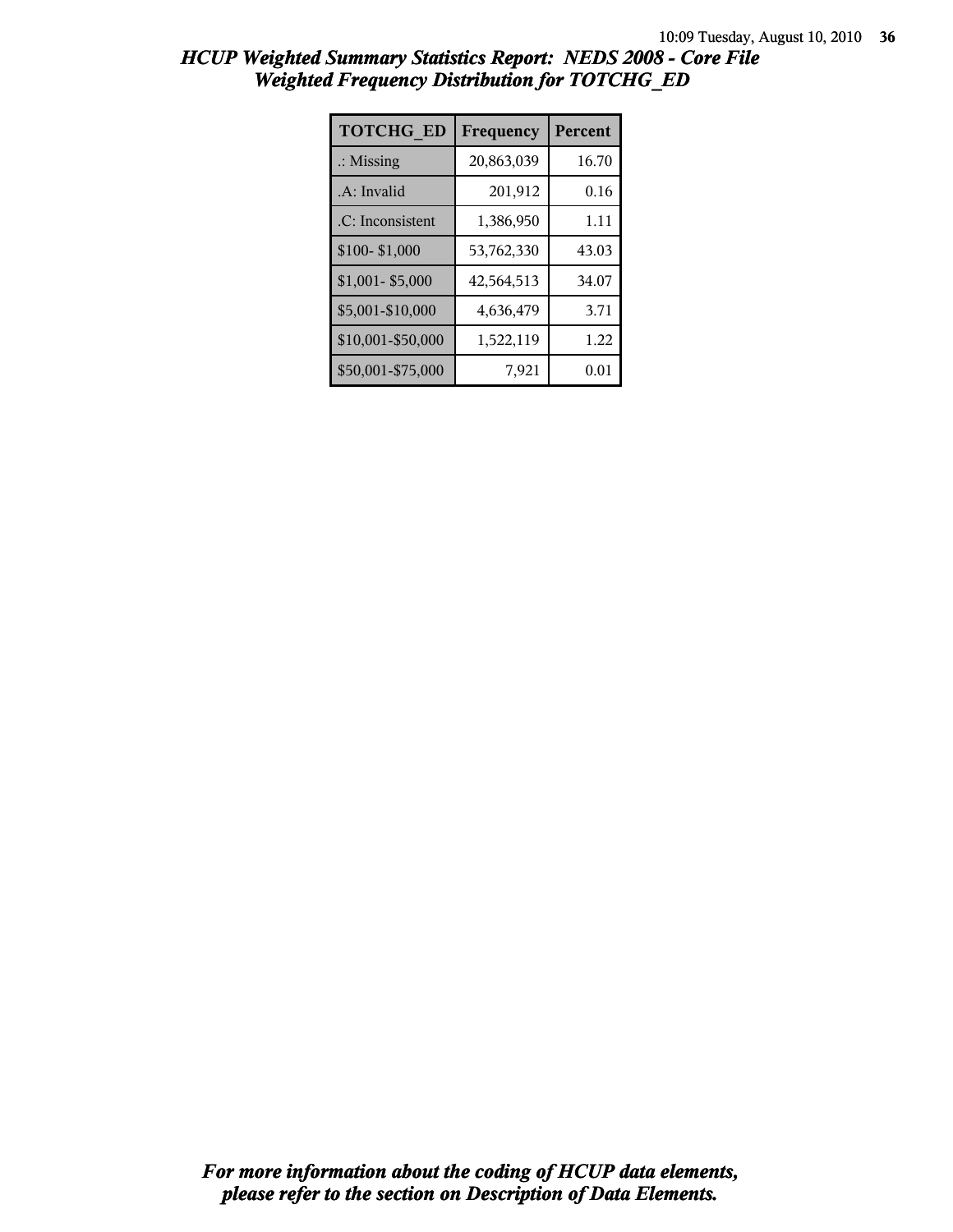|      | <b>YEAR</b> Frequency | Percent |
|------|-----------------------|---------|
| 2008 | 124,945,264           | 100.00  |